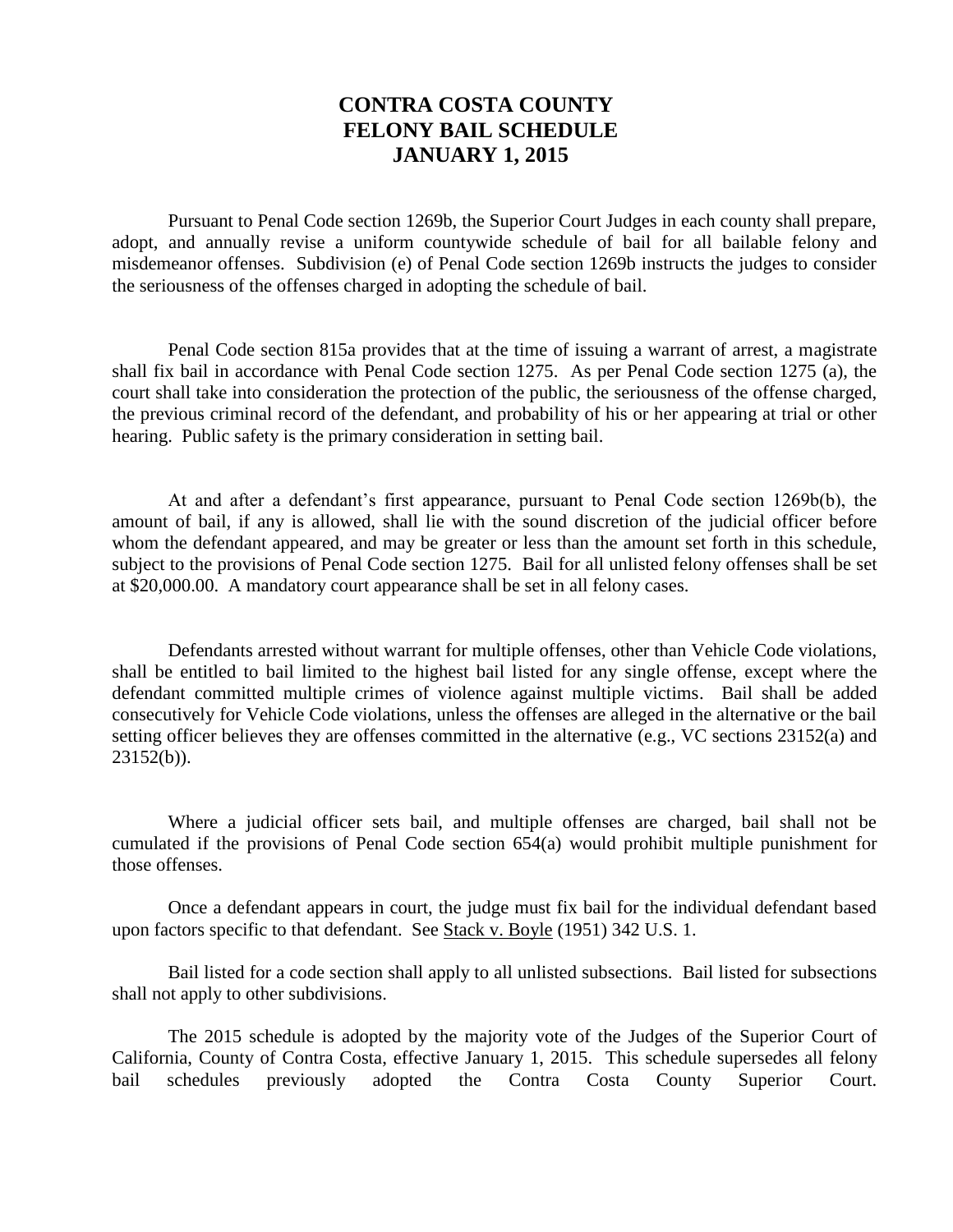# **SUPERIOR COURT OF CALIFORNIA COUNTY OF CONTRA COSTA**

# **FELONY BAIL SCHEDULE**

# **Bail Schedule Index**

| <b>Title</b>                                                                                        | <b>Pages</b>                      |
|-----------------------------------------------------------------------------------------------------|-----------------------------------|
| Penal Code                                                                                          | $3-11$                            |
| Vehicle Code                                                                                        | 12                                |
| <b>Business and Professions Code</b>                                                                | 12                                |
| <b>Health and Safety Code</b>                                                                       | $13 - 16$                         |
| <b>Bail Enhancements: Prior Convictions</b><br>: Health $&$ Safety<br>: Gang Crimes<br>: Penal Code | 17<br>18<br>19<br>$20 - 21$<br>22 |
| : Top Term Increments                                                                               |                                   |

EFFECTIVE DATE: January 1, 2015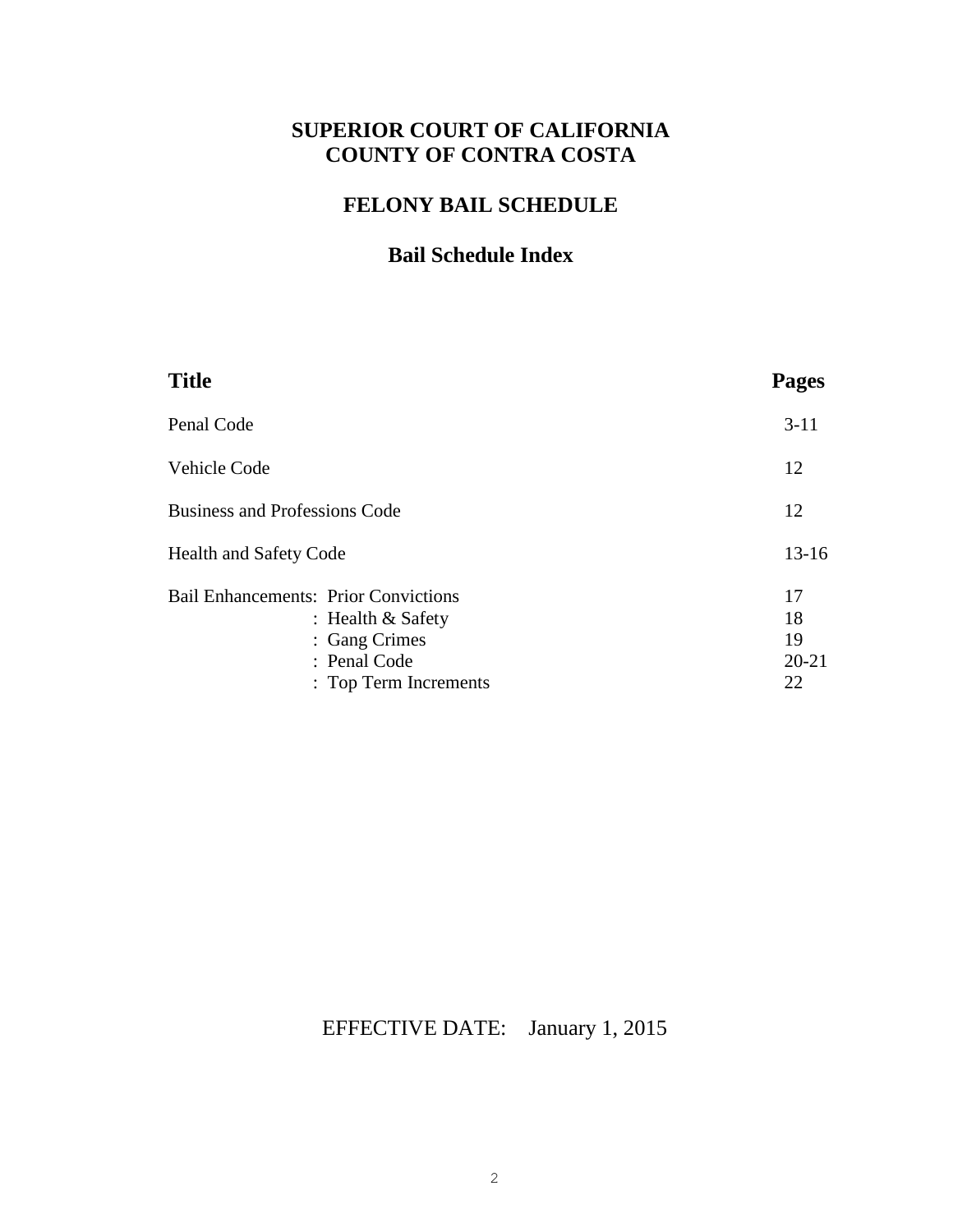# **PENAL CODE**

| 32          |                                                            |  |
|-------------|------------------------------------------------------------|--|
| 67          |                                                            |  |
| 67.5        | (If theft or thing given or offered would be grand theft.) |  |
| 69          |                                                            |  |
| 71          |                                                            |  |
| 76          |                                                            |  |
| 92,93       | BRIBERY, OFFERING, ACCEPTING BY JUDGES, JURORS,            |  |
| 112         |                                                            |  |
| 114         |                                                            |  |
| 118         |                                                            |  |
| 127         |                                                            |  |
| 134         |                                                            |  |
| 136.1       | PREVENTING, DISSUADING WITNESS AT TRIAL/                   |  |
| 137(A,B)138 |                                                            |  |
| 139         |                                                            |  |
| 148.10      |                                                            |  |
| 149         |                                                            |  |
| 182         |                                                            |  |
| 186.22      |                                                            |  |
| 186.28      |                                                            |  |
| 187         |                                                            |  |
| 191.5       |                                                            |  |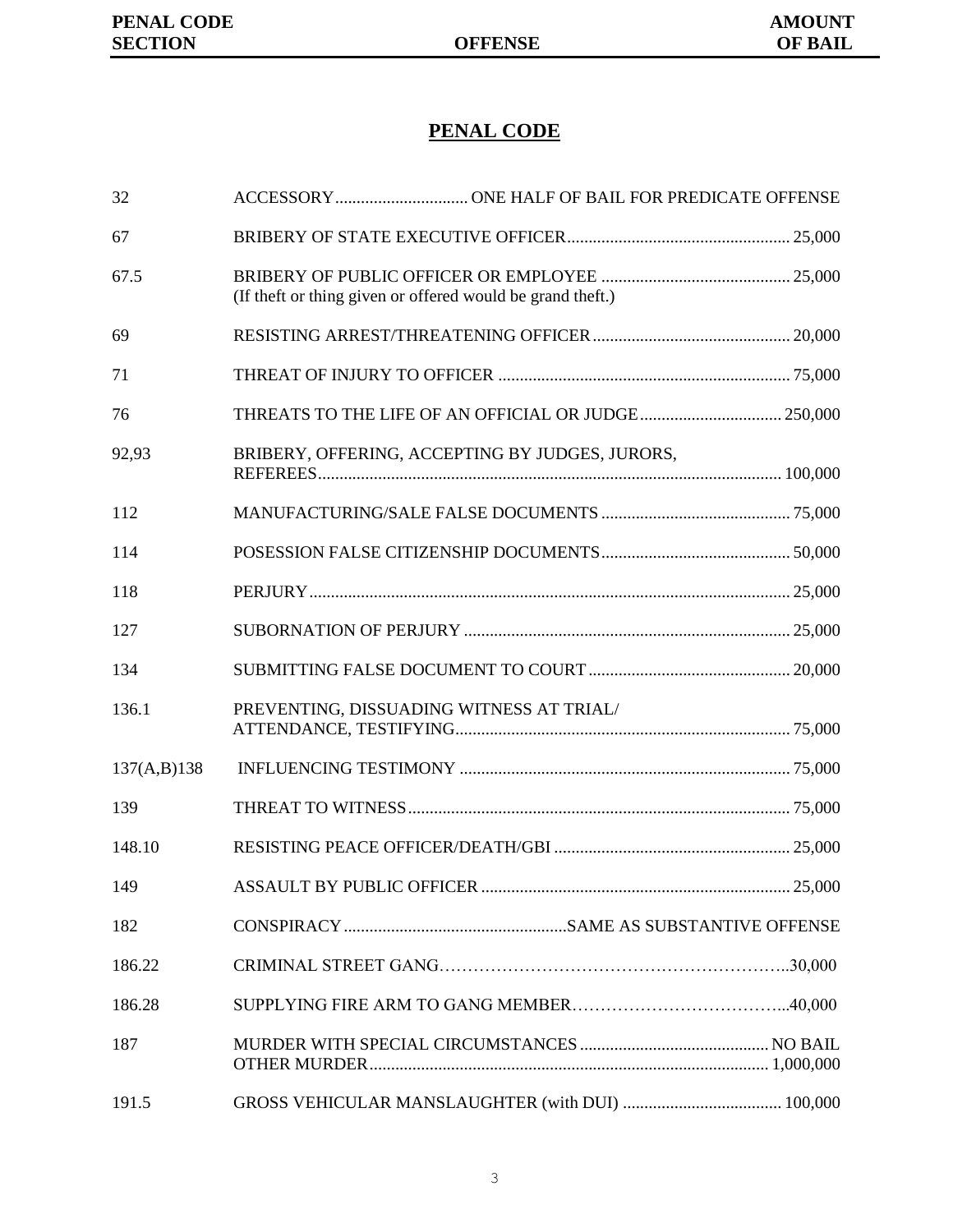| 191.5 (c)(1)   |                                                                                 |  |
|----------------|---------------------------------------------------------------------------------|--|
| 191.5 $(c)(2)$ |                                                                                 |  |
| 191.5 $(d)$    |                                                                                 |  |
| 192(a)         |                                                                                 |  |
| 192(b)         |                                                                                 |  |
| 192(c)(1)      |                                                                                 |  |
| 192(c)(3)      |                                                                                 |  |
| 203            |                                                                                 |  |
| 205            |                                                                                 |  |
| 207            |                                                                                 |  |
| 207/667.8      | KIDNAPPING FOR PURPOSE OF FELONY SEXUAL OFFENSE 500,000                         |  |
| 207(b)         |                                                                                 |  |
| 209(a)         |                                                                                 |  |
| 209(b)         | KIDNAPPING FOR ROBBERY, RAPE, SPOUSAL RAPE,<br>ORAL COPULATION, SODOMY, RAPE BY |  |
| 209.5          |                                                                                 |  |
| 210.5          | FALSE IMPRISONMENT - KIDNAP TO EVADE ARREST  100,000                            |  |
| 211            |                                                                                 |  |
| 215            |                                                                                 |  |
| 217.1(a)       |                                                                                 |  |
| 217.1(b)       |                                                                                 |  |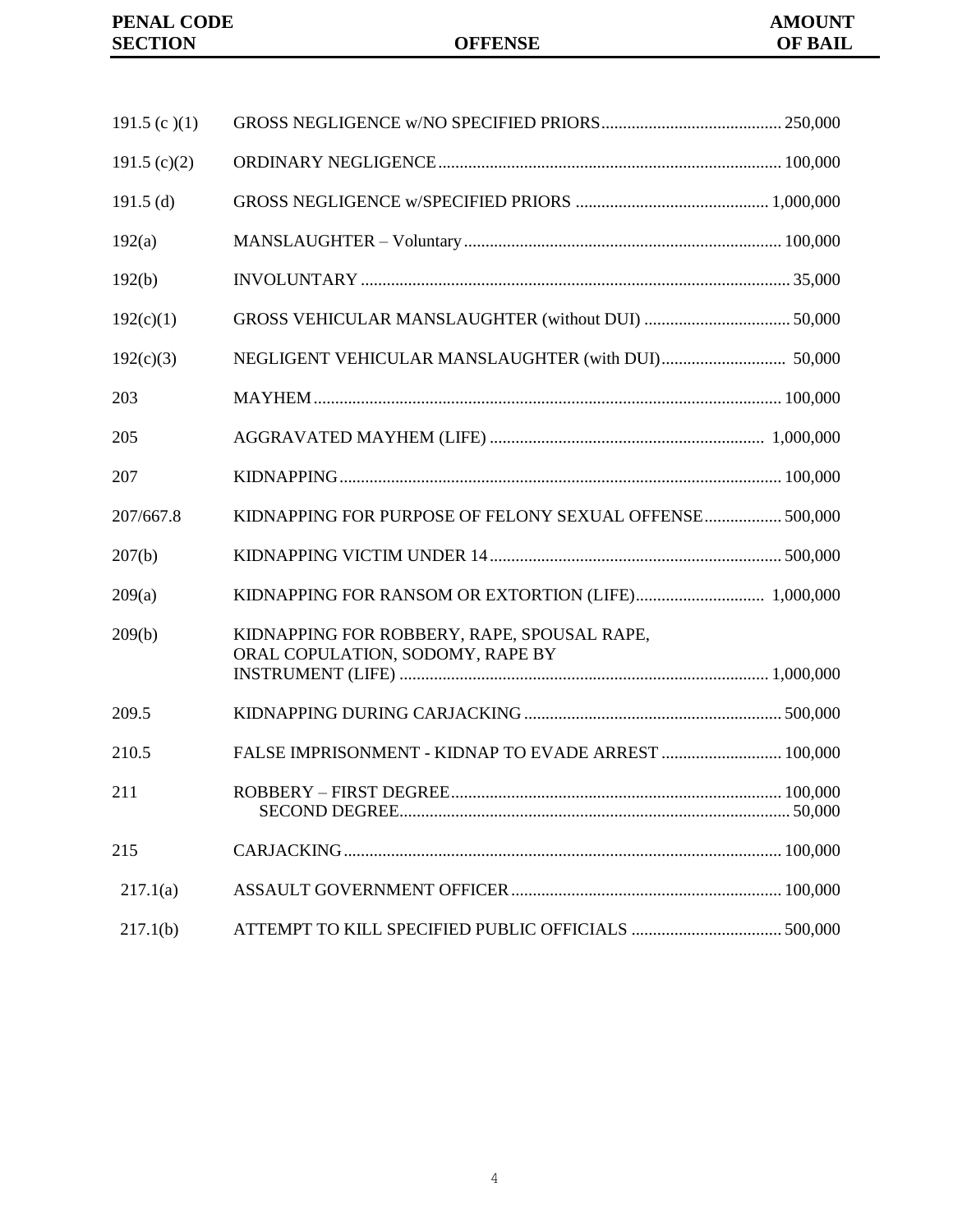| 220       | ASSAULT WITH INTENT TO COMMIT MAYHEM, RAPE,<br>SODOMY, ORAL COPULATION, OR ANY VIOLATION OF                                  |  |
|-----------|------------------------------------------------------------------------------------------------------------------------------|--|
| 236       |                                                                                                                              |  |
| 241.1     |                                                                                                                              |  |
| 243(c)    | BATTERY UPON PEACE OFFICER OR OTHER                                                                                          |  |
| 243(d)    |                                                                                                                              |  |
| 243.1     |                                                                                                                              |  |
| 243.4     |                                                                                                                              |  |
| 244       |                                                                                                                              |  |
| 245(a)(1) | ASSAULT WITH DEADLY WEAPON OR FORCE                                                                                          |  |
| 245(a)(2) |                                                                                                                              |  |
| 245(a)(3) | ASSAULT WITH A MACHINE GUN OR ASSAULT WEAPON  100,000                                                                        |  |
| 245(b)    |                                                                                                                              |  |
| 245(c)    | ASSAULT WITH A DEADLY WEAPON OTHER THAN<br>FIREARM OR FORCE LIKELY TO PRODUCE GBI UPON                                       |  |
| 245(d)(1) | ASSAULT WITH A FIREARM ON A PEACE OFFICER                                                                                    |  |
| 245(d)(2) | ASSAULT WITH A SEMIAUTOMATIC RIFLE ON A                                                                                      |  |
| 245(d)(3) | ASSAULT WITH A MACHINE GUN OR AN ASSAULT                                                                                     |  |
| 246       | SHOOTING AT INHABITED DWELLING, BUILDING,                                                                                    |  |
| 246(b)    |                                                                                                                              |  |
| 246.3     |                                                                                                                              |  |
| 261       |                                                                                                                              |  |
| 261.5(c)  | $\textbf{UNLAWFUL} \textbf{SEXUAL} \textbf{INTERCOURSE} \textcolor{red}{.} \textcolor{red}{\textbf{10,000}} \textbf{10,000}$ |  |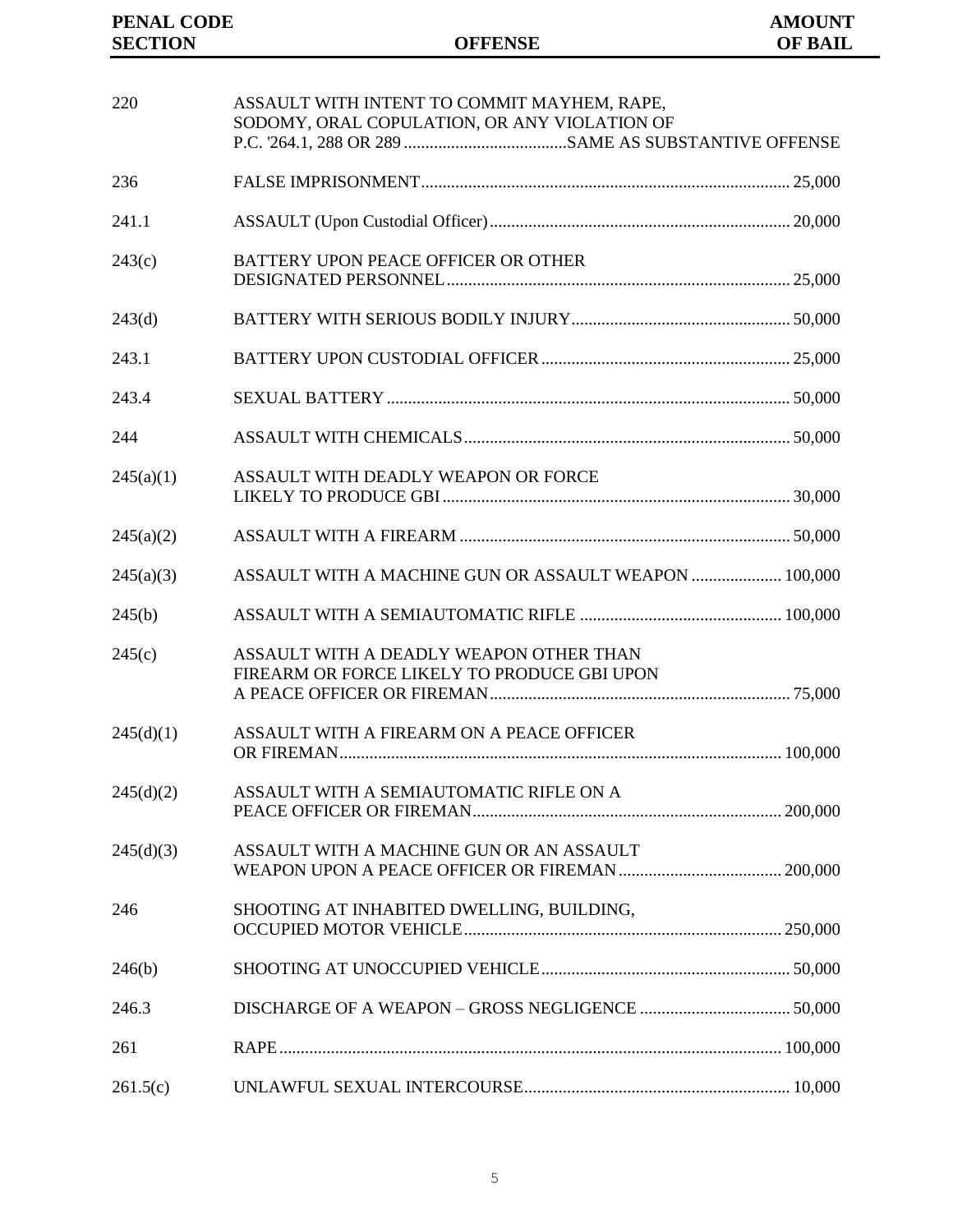### **PENAL CODE AMOUNT SECTION OFFENSE OF BAIL**

| 261.5(d)    |                                                                | UNLAWFUL SEXUAL INTERCOURSE (MINOR UNDER 16)  25,000                                                                                                     |  |
|-------------|----------------------------------------------------------------|----------------------------------------------------------------------------------------------------------------------------------------------------------|--|
| 262         |                                                                |                                                                                                                                                          |  |
| 264.1       |                                                                |                                                                                                                                                          |  |
| 266(h)      |                                                                |                                                                                                                                                          |  |
| 266(I)      |                                                                |                                                                                                                                                          |  |
| 273(a)a(1)  |                                                                | CHILD MISTREATING LIKELY TO PRODUCE GBI OR DEATH 100,000                                                                                                 |  |
| 273d        |                                                                |                                                                                                                                                          |  |
| 273.5(a)    |                                                                | CORPORAL INJURY OF SPOUSE, CO-HABITANT OR PARENT                                                                                                         |  |
|             |                                                                |                                                                                                                                                          |  |
| $273.5$ (e) |                                                                | CORPORAL INJURY OF SPOUSE, CO-HABITANT OR PARENT                                                                                                         |  |
| 278         |                                                                |                                                                                                                                                          |  |
| 278.5       |                                                                | CHILD CONCEALING (DEPRIVATION OF RIGHT TO VISIT) 50,000                                                                                                  |  |
| 281         |                                                                |                                                                                                                                                          |  |
| 285         |                                                                |                                                                                                                                                          |  |
| 286         | 286(b)(1)<br>286(b)(2)<br>286(c)<br>286(d)<br>286(e)<br>286(f) | <b>SODOMY</b><br>If victim under 14 and defendant more than<br>10 years older than victim; or defendant<br>compelled another by force, duress or threats |  |
| 288(a)      |                                                                |                                                                                                                                                          |  |
| 288(b)      |                                                                |                                                                                                                                                          |  |
| 288A        | 288a(b)(1)<br>288a(b)(2)<br>288a(c)                            | <b>ORAL COPULATION</b><br>If victim under 14 and defendant more than<br>10 years older than victim; or defendant                                         |  |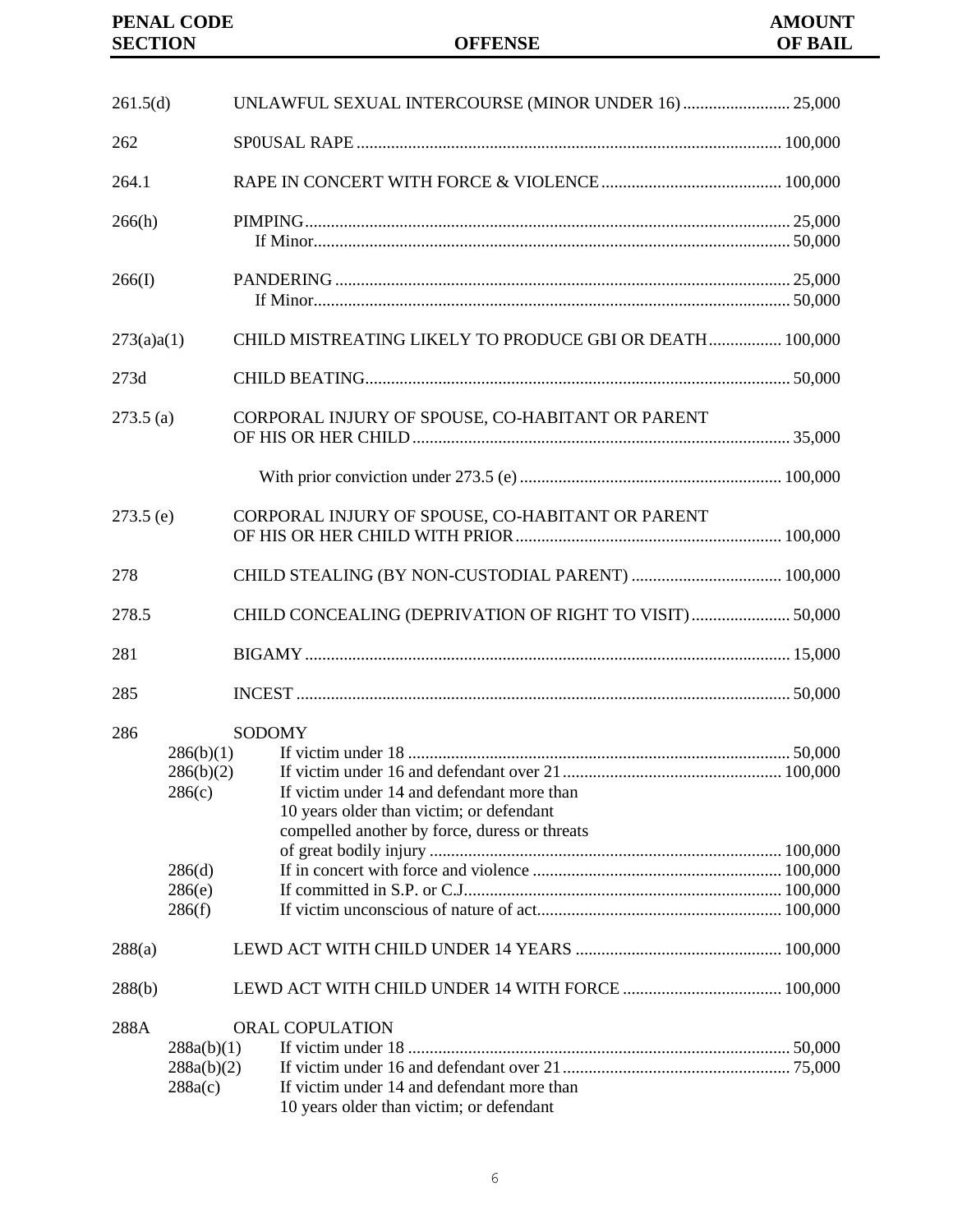|                            | compelled another by force, duress or threats                      |  |
|----------------------------|--------------------------------------------------------------------|--|
|                            |                                                                    |  |
| 288a(d)                    |                                                                    |  |
| 288a(e)                    |                                                                    |  |
| 288a(f)                    |                                                                    |  |
| 288a(g)                    | Oral copulation on disabled/mentally incapacitated victim  100,000 |  |
| 288a(i)<br>288a(i)         |                                                                    |  |
| 288a(k)                    |                                                                    |  |
|                            |                                                                    |  |
| 288(c)                     |                                                                    |  |
| 288.2(b)                   | DISTRIBUTING OR EXHIBITING LEWD MATERIAL TO MINOR -                |  |
|                            |                                                                    |  |
| 288.3                      | COMMUNICATING WITH MINOR FOR PURPOSE OF LEWD ACT                   |  |
| 288.3(a)(1)                |                                                                    |  |
| 288.3(a)(2)<br>288.3(a)(3) |                                                                    |  |
|                            |                                                                    |  |
| 288.5                      |                                                                    |  |
| 288.7                      | SEXUAL ACTS WITH CHILD 10 YEARS OLD OR YOUNGER  1,000,000          |  |
| 289                        |                                                                    |  |
| 290                        |                                                                    |  |
| 314(1)                     | <b>INDECENT EXPOSURE</b>                                           |  |
| 337a                       |                                                                    |  |
| 347(a)                     |                                                                    |  |
| 368                        |                                                                    |  |
| 405                        |                                                                    |  |
| 417(c)                     |                                                                    |  |
| 422                        | THREATS TO KILL OR CAUSE GREAT BODILY INJURY  25,000               |  |
| 422.7                      |                                                                    |  |
| 451(a)                     |                                                                    |  |
| 451(b)                     |                                                                    |  |
|                            |                                                                    |  |
| 451(c)                     |                                                                    |  |
| 451(d)                     |                                                                    |  |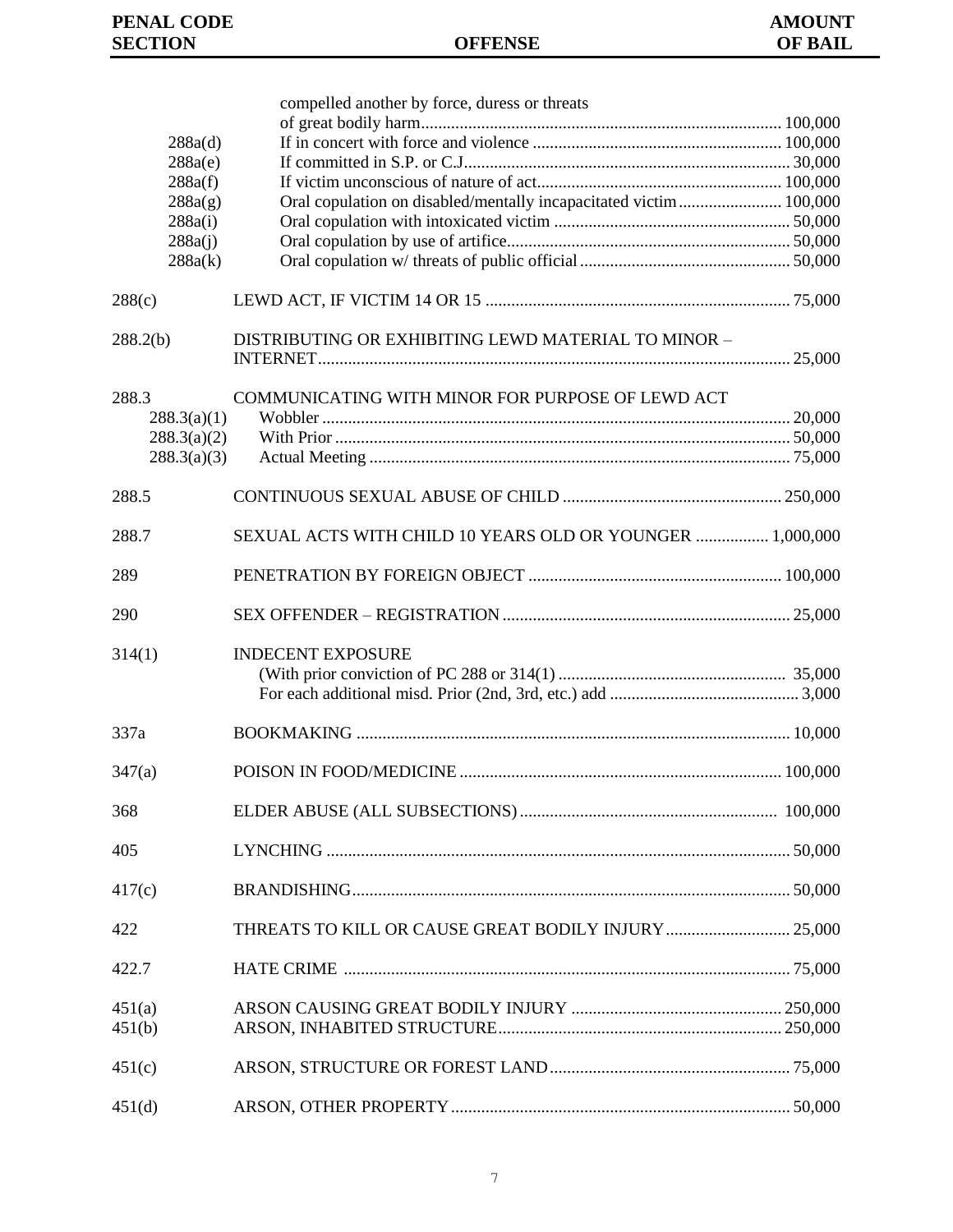| <b>PENAL CODE</b> |  |
|-------------------|--|
| <b>SECTION</b>    |  |

| 452(a)             |                  |                                                           |  |
|--------------------|------------------|-----------------------------------------------------------|--|
| 452(b)             |                  | RECKLESSLY CAUSING FIRE, INHABITED STRUCTURE 100,000      |  |
| 452(c)             |                  | RECKLESSLY CAUSING FIRE, STRUCTURE OR FOREST LAND  25,000 |  |
| 453                |                  |                                                           |  |
| 454                |                  |                                                           |  |
| 455                |                  |                                                           |  |
| 459                | 460(a)<br>460(b) | <b>BURGLARY</b>                                           |  |
| 459.5              |                  |                                                           |  |
| 463                |                  |                                                           |  |
| 464                |                  |                                                           |  |
| $470-476(a)$       |                  |                                                           |  |
| 477,479,480        |                  |                                                           |  |
| 484 thru<br>487(h) |                  | OR AMOUNT OF THEFT UP TO \$50,000 WHICHEVER IS GREATER    |  |
| 484/666            |                  |                                                           |  |
| 487(d)(1)(2)       |                  |                                                           |  |
| 496                |                  | OR VALUE OF PROPERTY UP TO \$50,000 WHICHEVER IS GREATER  |  |
| 502                |                  |                                                           |  |
| 518,519            |                  | OR AMOUNT STOLEN UP TO \$50,000 WHICHEVER IS GREATER      |  |
| 529                |                  |                                                           |  |
| 530.5              |                  |                                                           |  |
| 548                |                  | OR AMOUNT STOLEN UP TO \$50,000 WHICHEVER IS GREATER      |  |
| 594.3              |                  |                                                           |  |
| 626.9(a)           |                  |                                                           |  |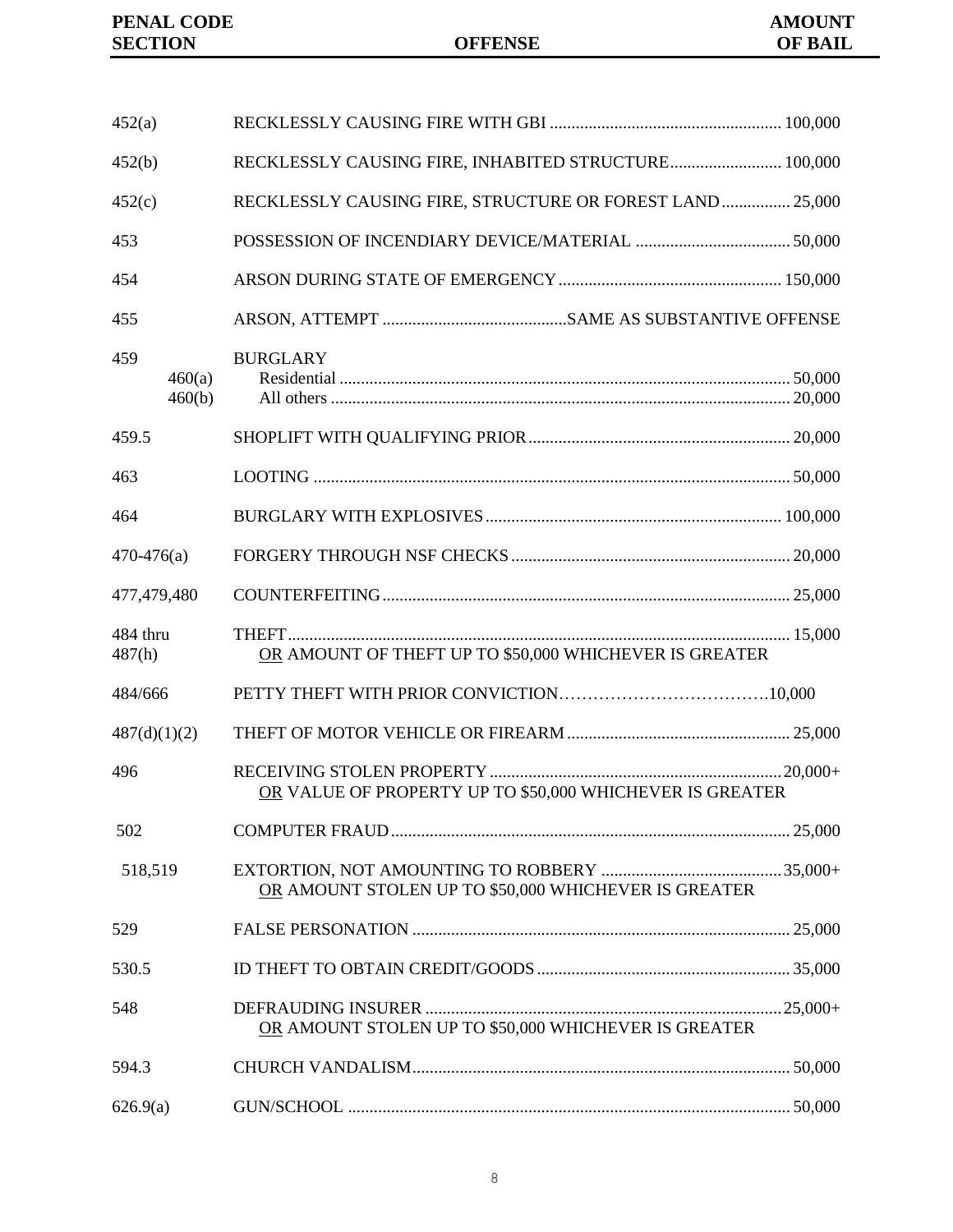| 646.9    |                                                                                                                                |  |
|----------|--------------------------------------------------------------------------------------------------------------------------------|--|
| 653F     | SOLICITING COMMISSION CERTAIN                                                                                                  |  |
| 664      | ATTEMPT TO COMMIT ANY CRIME                                                                                                    |  |
| 664/187  |                                                                                                                                |  |
| 1203.2   | PROBATION VIOLATION, PROBABLE CAUSE ARREST  NO BAIL                                                                            |  |
| 1551     |                                                                                                                                |  |
| 4501     | ASSAULT WITH DEADLY WEAPON BY PRISON INMATE  NO BAIL                                                                           |  |
| 4501.5   |                                                                                                                                |  |
| 4502     | POSSESSION OF DEADLY WEAPON BY PRISON INMATE  NO BAIL                                                                          |  |
| 4530(a)  | PRISON ESCAPE/FORCE & VIOLENCE - CONVICTED  NO BAIL<br>- NOT CONVICTED NO BAIL                                                 |  |
|          | Plus bail on original charge                                                                                                   |  |
| 4530(b)  | Plus bail on original charge                                                                                                   |  |
| 4532(a)  | ESCAPE, ATTEMPTED ESCAPE BY ACCUSED MISDEMEANANT,<br>INEBRIATE, OR PERSON ON WORK FURLOUGH FROM JAIL,<br>INDUSTRIAL FARM, etc. |  |
|          |                                                                                                                                |  |
| 4532(b)  | Plus bail on original charge<br>ESCAPE, ATTEMPTED ESCAPE BY ACCUSED FELON FROM<br>JAIL, INDUSTRIAL FARM, etc.                  |  |
|          | Plus bail on original charge                                                                                                   |  |
| 4573     |                                                                                                                                |  |
| 4574     |                                                                                                                                |  |
| 11418-19 | WEAPONS OF MASS DISTRUCTION/BIOLOGICAL AGENTS  1,000,000                                                                       |  |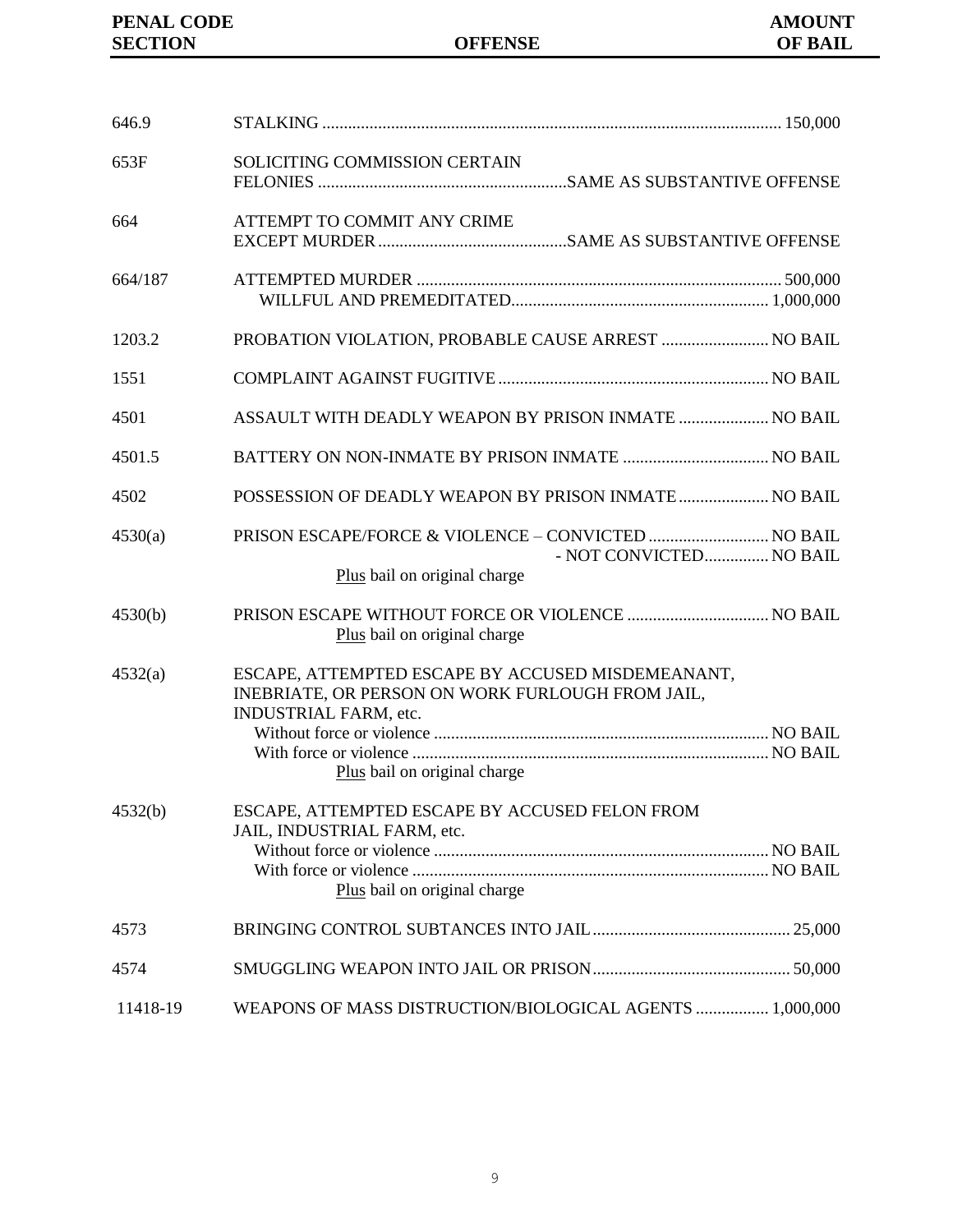| 12020 <sup>1</sup> | DANGEROUS WEAPONS, MANUFACTURE, SALE, POSSESSION,<br>CARRYING EXPLOSIVE OR CONCEALED DIRK OR DAGGER<br>JANY UNSPECIFIED WEAPONS CHARGE WITH A TOP TERM |  |
|--------------------|--------------------------------------------------------------------------------------------------------------------------------------------------------|--|
| 18715              | POSSESSION OF DESTRUCTIVE DEVICES OR EXPLOSIVES                                                                                                        |  |
| 18720              | POSSESSION OF MATERIALS WITH INTENT TO MAKE                                                                                                            |  |
| 18725              | CARRYING OR PLACING EXPLOSIVE ON COMMON CARRIER  500,000                                                                                               |  |
| 18740              | POSSESSION OF EXPLODING OR DESTRUCTIVE OR                                                                                                              |  |
| 18745              | EXPLODING DESTRUCTIVE DEVICE OR EXPLOSIVE WITH                                                                                                         |  |
| 18750              |                                                                                                                                                        |  |
| 18755(a)<br>(b)    |                                                                                                                                                        |  |
| 25400(a)           | CONCEALED WEAPON ON PERSON OR IN VEHICLE WITH                                                                                                          |  |
| 25850(c)(3)        | CARRYING LOADED FIREMARM - STREET GANG MEMBER  50,000                                                                                                  |  |
| 26100(c)           |                                                                                                                                                        |  |
| 29800              | CONCEALABLE FIREARMS, POSSESSION BY FELON, CERTAIN                                                                                                     |  |
| 29900              | FELON CONVICTED OF VIOLENT OFFENSE POSSESSING FIREARM.  50,000                                                                                         |  |
|                    |                                                                                                                                                        |  |

30305(b)(i) UNLAWFUL POSSESSION OF AMMO .............................................................. 50,000

12210, 19100, 19200(a), 19200(b);

÷,

20310, 20410, 20510, 20610, 20710, 20910, 21310, 21810, 22010, 22210, 22410, 24310, 24410, 24510, 24610, 24710;

30210(a), 30210(b), 31500, 32310, 32900, 33215, 33600.

<sup>1</sup> Pursuant to SB 1080 (2010), Ch. 711, many weapons sections were recodified without substantive change. Section 12020 was repealed and specific weapons formerly prohibited by section 12020 are now set forth in 27 separate sections, which are not listed in this schedule, and which are subject to the bail of \$20,000 for any unspecified charge with a top term of less than 3 years. For reference, the new sections formerly included in 12020 are: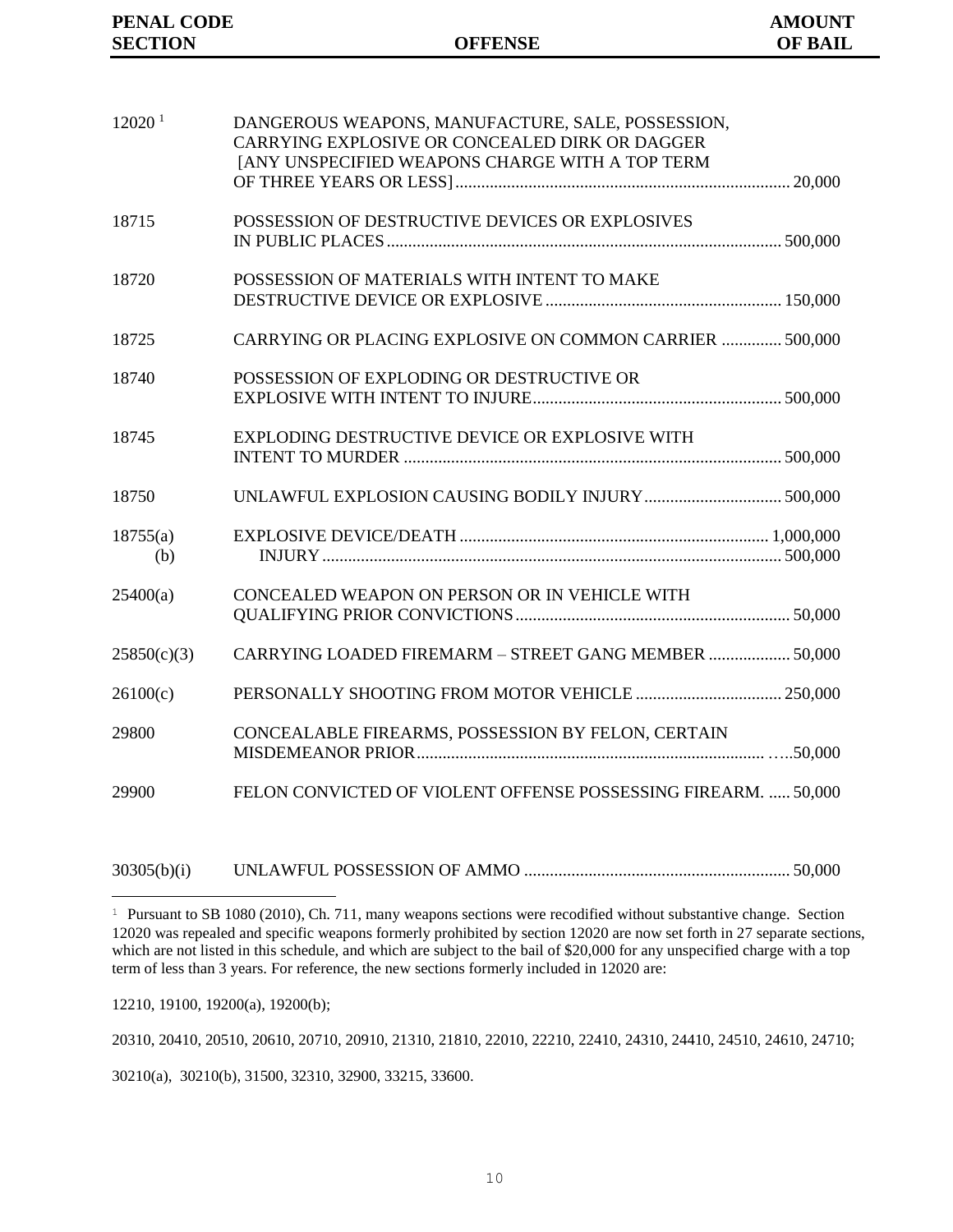| 31360 |  |
|-------|--|
| 32625 |  |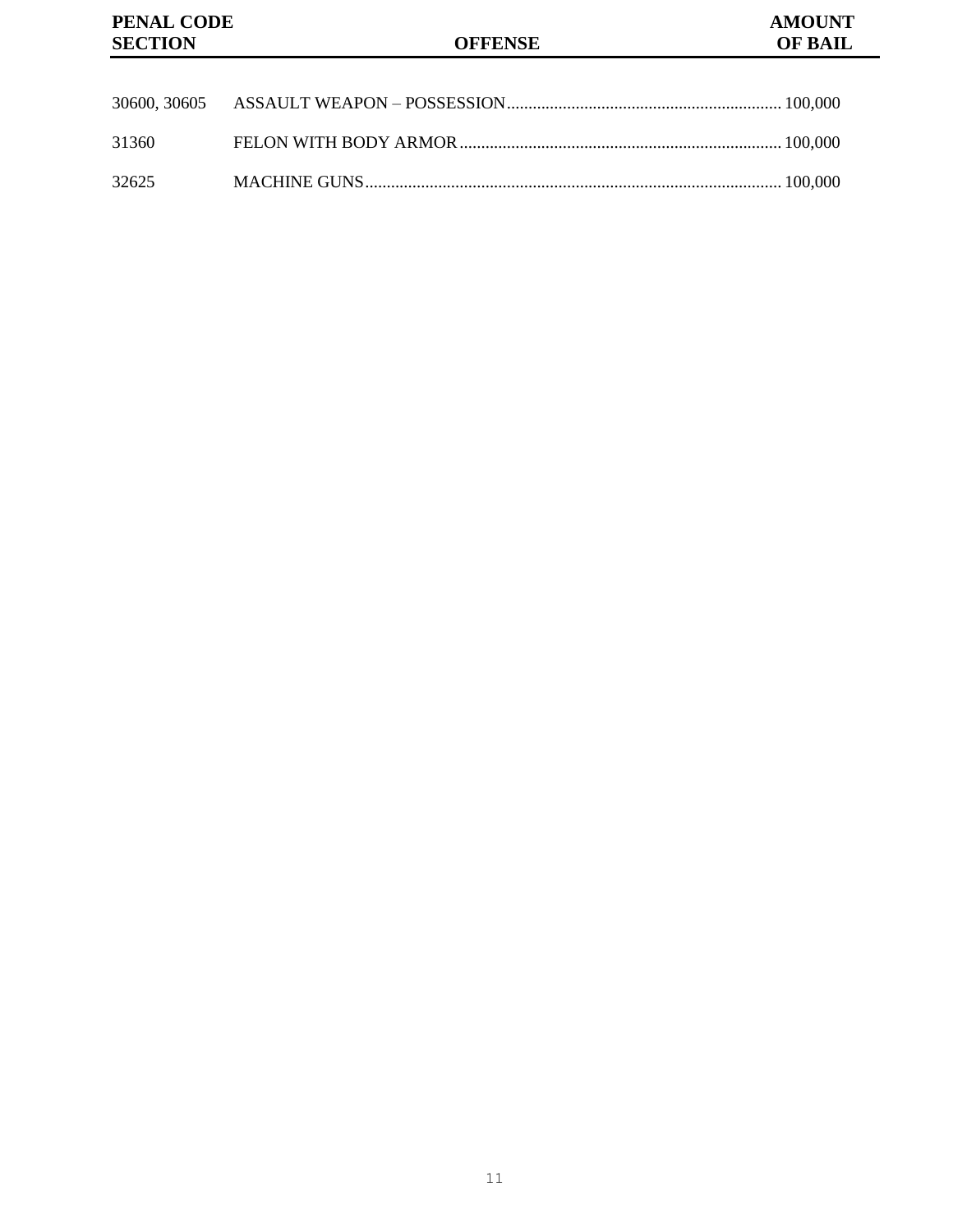### **VEHICLE CODE**

| 2800.2            |                                                  |  |
|-------------------|--------------------------------------------------|--|
| 2800.3            |                                                  |  |
| 2800.4            |                                                  |  |
| 10851             |                                                  |  |
| 20001             |                                                  |  |
| 23550/<br>23550.5 | DRIVING UNDER INFLUENCE OF ALCOHOL OR DRUGS WITH |  |
| 23153             | DRIVING UNDER THE INFLUENCE OF ALCOHOL OR        |  |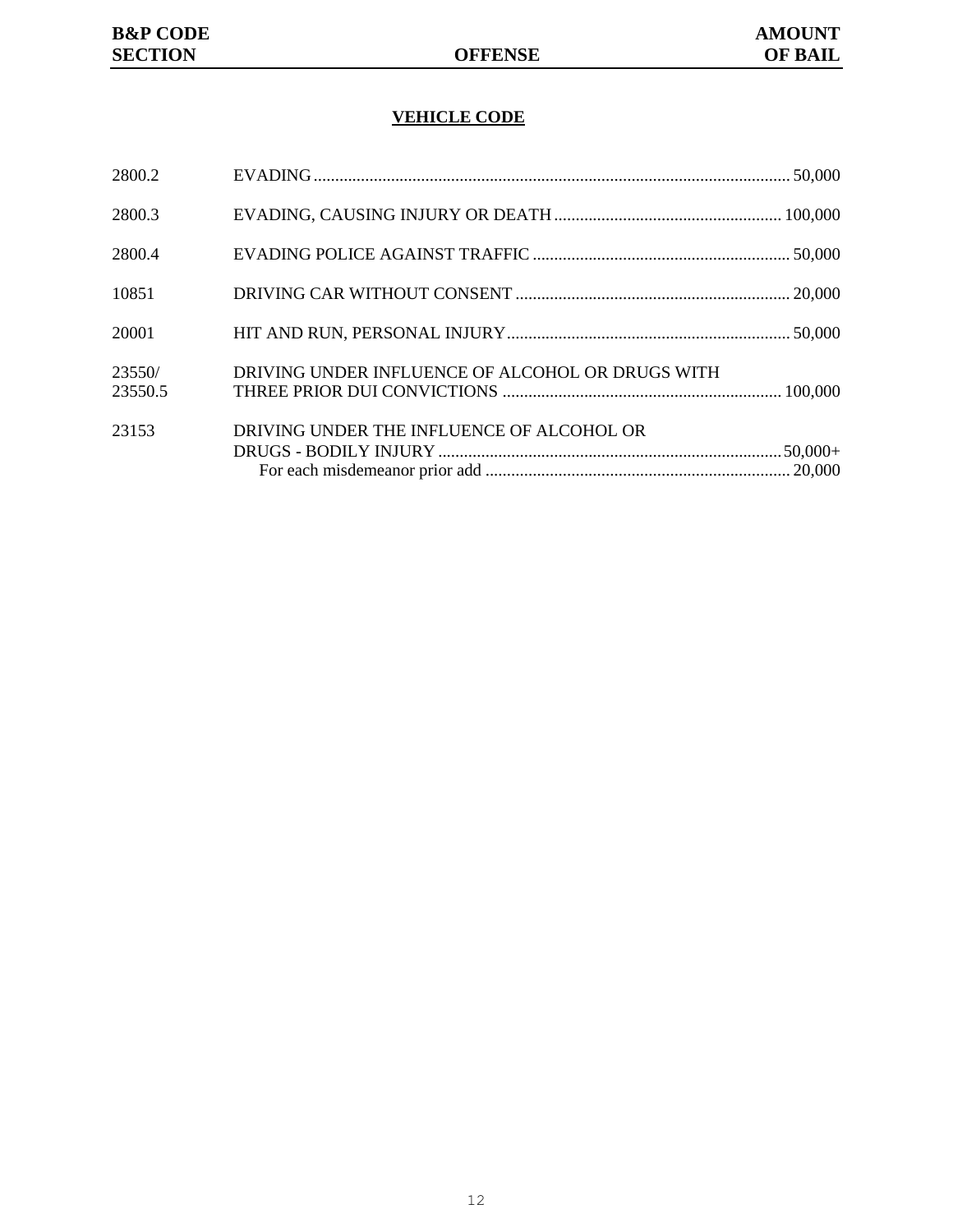### **BUSINESS AND PROFESSIONS CODE**

| 4234 |                                           |  |
|------|-------------------------------------------|--|
|      |                                           |  |
| 4390 | DANGEROUS DRUGS, FORGERY OR PRESCRIPTION, |  |
|      |                                           |  |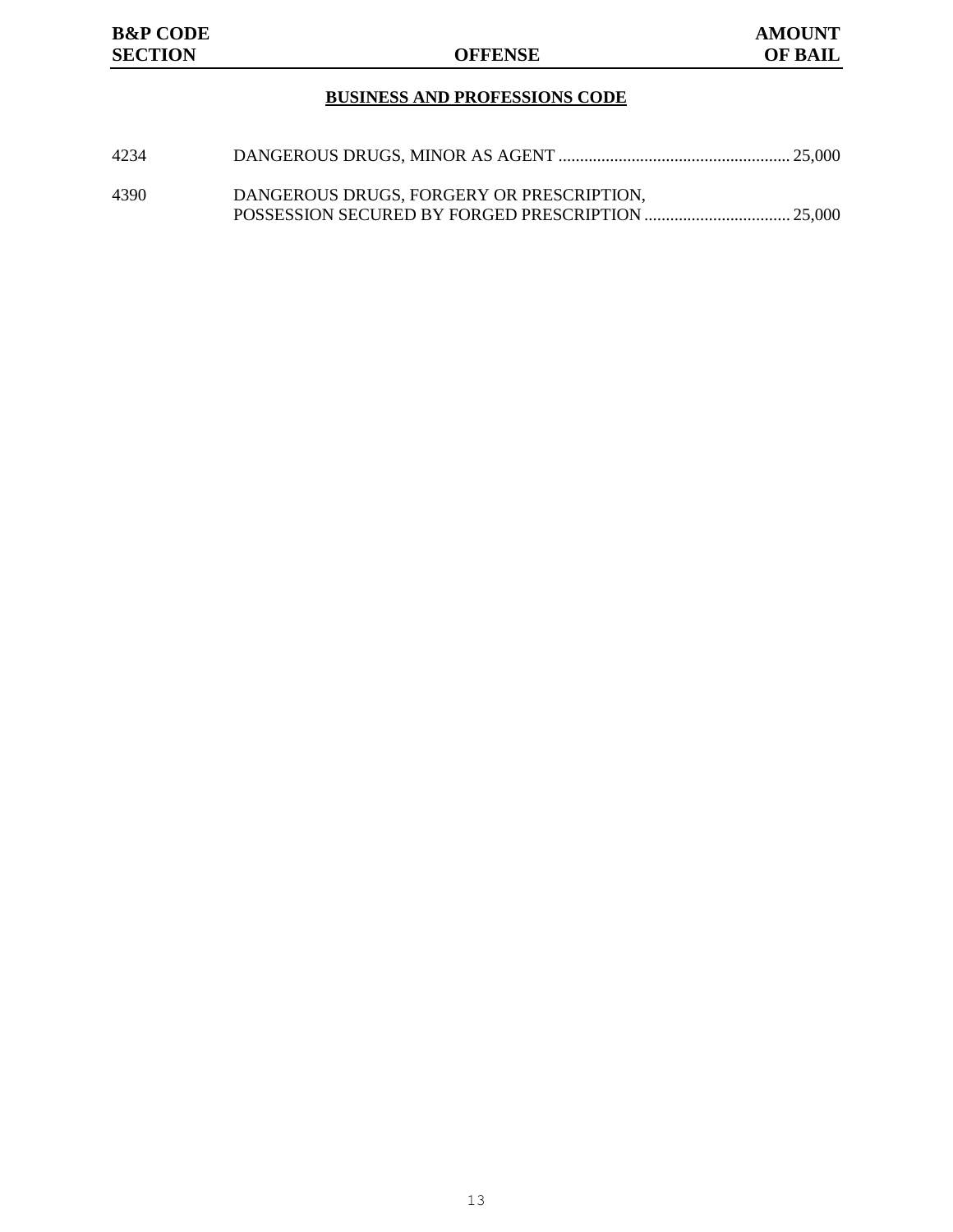## **HEALTH AND SAFETY CODE**

| 11152<br>11153 | CONTROLLED SUBSTANCES, WRITING, DISPENSING,                                                                                                                                                                                                    |  |
|----------------|------------------------------------------------------------------------------------------------------------------------------------------------------------------------------------------------------------------------------------------------|--|
| 11154<br>11155 | CONTROLLED SUBSTANCES, PRESCRIBING, ADMINISTERING,                                                                                                                                                                                             |  |
| 11156          | CONTROLLED SUBSTANCES, PRESCRIBING, ADMINISTERING,                                                                                                                                                                                             |  |
| 11162.5        |                                                                                                                                                                                                                                                |  |
| 11350          | <b>ILLEGAL POSSESSION OF CERTAIN SPECIFIC OR</b><br><b>CLASSIFIED CONTROLLED SUBSTANCES</b>                                                                                                                                                    |  |
| 11351          | POSSESSION OR PURCHASE FOR SALE OF CERTAIN<br>SPECIFIC OR CLASSIFIED CONTROLLED SUBSTANCES  30,000                                                                                                                                             |  |
| 11351.5        | POSSESSION OR PURCHASE FOR SALE OF COCAINE BASE 30,000                                                                                                                                                                                         |  |
| 11352          | ILLEGAL TRANSPORTATION, SALE, OR FURNISHING<br>CERTAIN SPECIFIC OR CLASSIFIED CONTROLLED                                                                                                                                                       |  |
| 11353          | PERSON 18 YEARS OR OVER USING MINOR IN SALE OR TRANSPORT<br>OR GIVING TO MINOR OF CONTROLLED SUBSTANCES 50,000<br>(Plus the relevant bail amount for any amount of drugs exceeding<br>8 oz. As indicated above for violations of H&S § 11352). |  |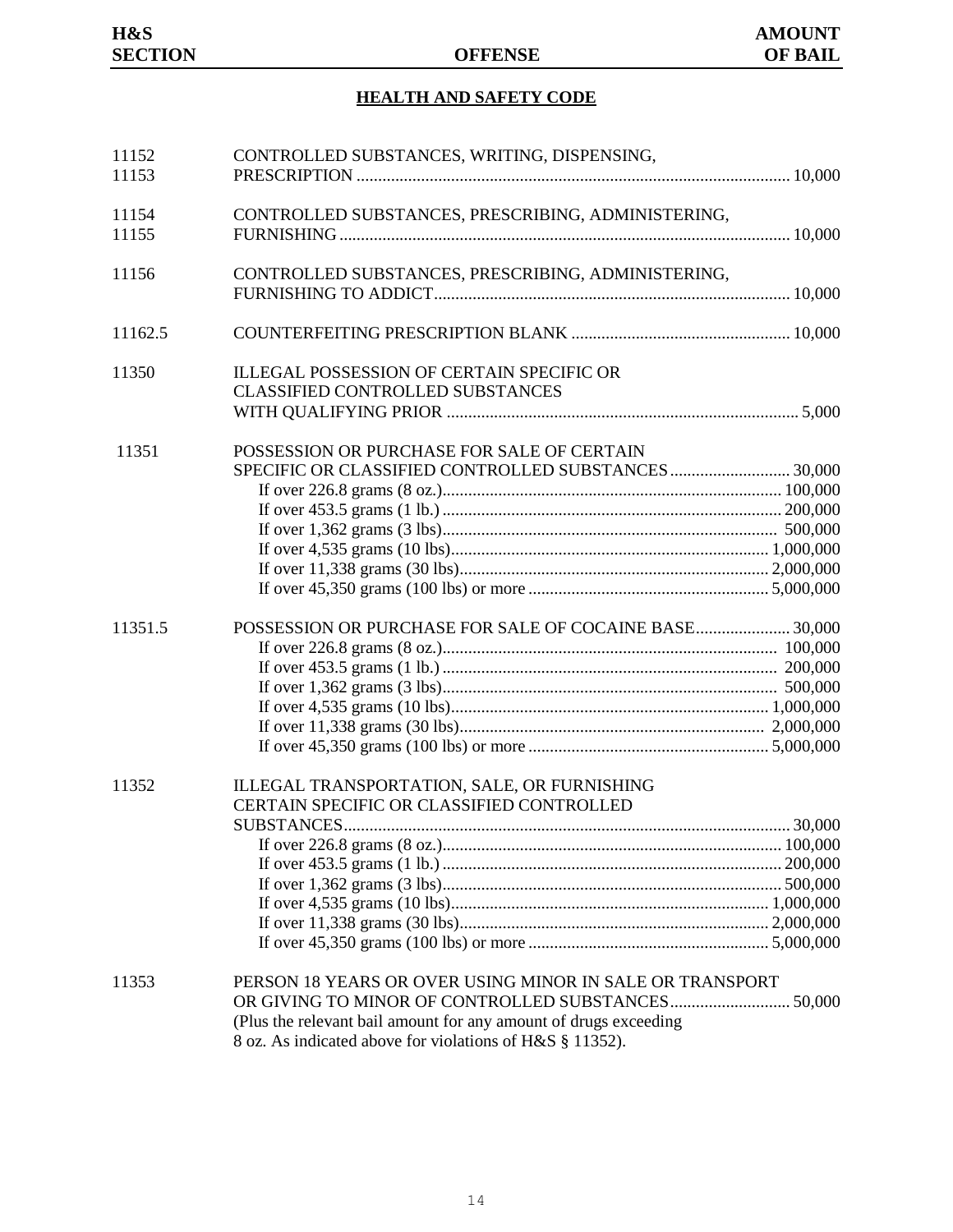| H&S<br><b>SECTION</b> | <b>OFFENSE</b>                                                                                                                                                                          | <b>AMOUNT</b><br><b>OF BAIL</b> |
|-----------------------|-----------------------------------------------------------------------------------------------------------------------------------------------------------------------------------------|---------------------------------|
| 11353.5               | ADULT PREPARING TO SELL TO MINOR DRUGS NARCOTICS  50,000<br>Plus the relevant bail amount for any amount of drugs exceeding<br>8 oz. As indicated above for violations of H&S § 11352). |                                 |
| 11354                 | PERSON UNDER 18 USING MINOR IN SALE OR TRANSPORT OR GIVING                                                                                                                              |                                 |
| 11355                 | SALE OR FURNISHING SUBSTANCE FALSELY REPRESENTED<br>AS CONTROLLED SUBSTANCE, WITH RESPECT TO CERTAIN<br>SPECIFIC OR CLASSIFIED CONTROLLED SUBSTANCES  10,000                            |                                 |
| 11357(a)              | <b>CONCENTRATED CANNABIS</b>                                                                                                                                                            |                                 |
| 11358                 |                                                                                                                                                                                         |                                 |
| 11359                 |                                                                                                                                                                                         |                                 |
| 11360(a)              | MARIJUANA, TRANSPORTATION, SALE FURNISHING  10,000                                                                                                                                      |                                 |
| 11361                 | MARIJUANA, PERSON 18 YEARS OR OVER USING<br>MINOR IN SALE, TRANSPORTATION, GIVING TO MINOR  15,000                                                                                      |                                 |
| 11363                 |                                                                                                                                                                                         |                                 |
| 11366                 | MAINTAINING PLACE FOR SELLING, GIVING, USING OF CERTAIN                                                                                                                                 |                                 |
| 11366.5(b)            | ALLOWING LOCATION TO BE FORTIFIED FOR DRUGS  50,000                                                                                                                                     |                                 |
| 11368                 | NARCOTIC DRUG: FORGING, ALTERING PRESCRIPTION 10,000                                                                                                                                    |                                 |
| 11370.1               | POSSESSION OF CONTROLLED SUBSTANCES WHILE                                                                                                                                               |                                 |
| 11377                 | POSSESSION OF CONTROLLED SUBSTANCES                                                                                                                                                     |                                 |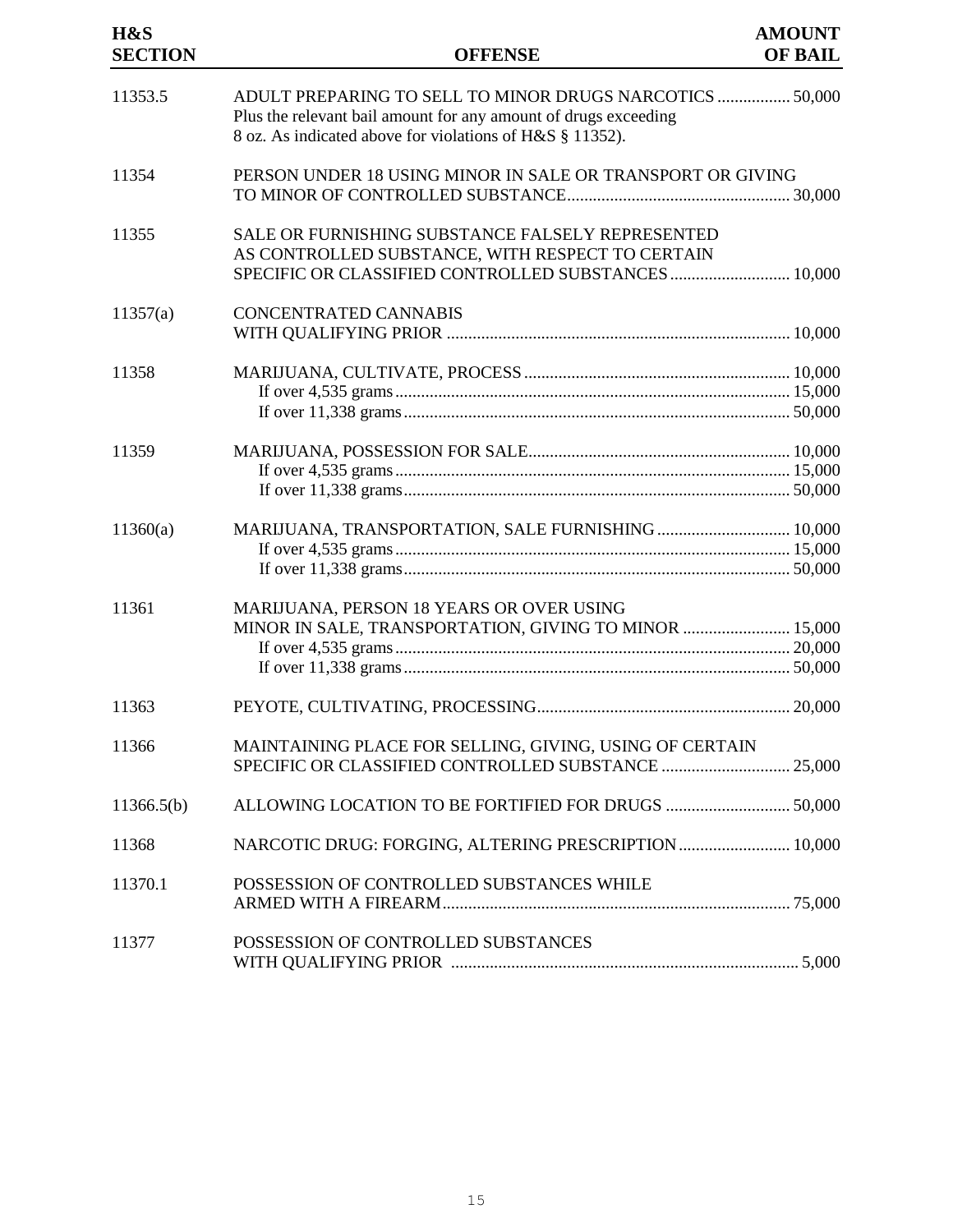# **SECTION**

| 11378   | POSSESSION OF CONTROLLED SUBSTANCES FOR SALE |  |
|---------|----------------------------------------------|--|
|         | (PILLS)                                      |  |
|         |                                              |  |
|         |                                              |  |
|         |                                              |  |
|         | (SOLID)                                      |  |
|         |                                              |  |
|         |                                              |  |
|         |                                              |  |
|         |                                              |  |
|         |                                              |  |
|         |                                              |  |
| 11378.5 |                                              |  |
|         |                                              |  |
|         |                                              |  |
|         |                                              |  |
|         |                                              |  |
|         |                                              |  |
|         |                                              |  |
|         |                                              |  |
|         |                                              |  |
|         |                                              |  |
| 11379   | SALE OF CONTROLLED SUBSTANCES                |  |
|         | (PILLS)                                      |  |
|         |                                              |  |
|         |                                              |  |
|         |                                              |  |
|         | (SOLID)                                      |  |
|         |                                              |  |
|         |                                              |  |
|         |                                              |  |
|         |                                              |  |
|         |                                              |  |
|         |                                              |  |
| 11379.5 |                                              |  |
|         |                                              |  |
|         |                                              |  |
|         |                                              |  |
|         |                                              |  |
|         |                                              |  |
|         |                                              |  |
|         |                                              |  |
|         |                                              |  |
|         |                                              |  |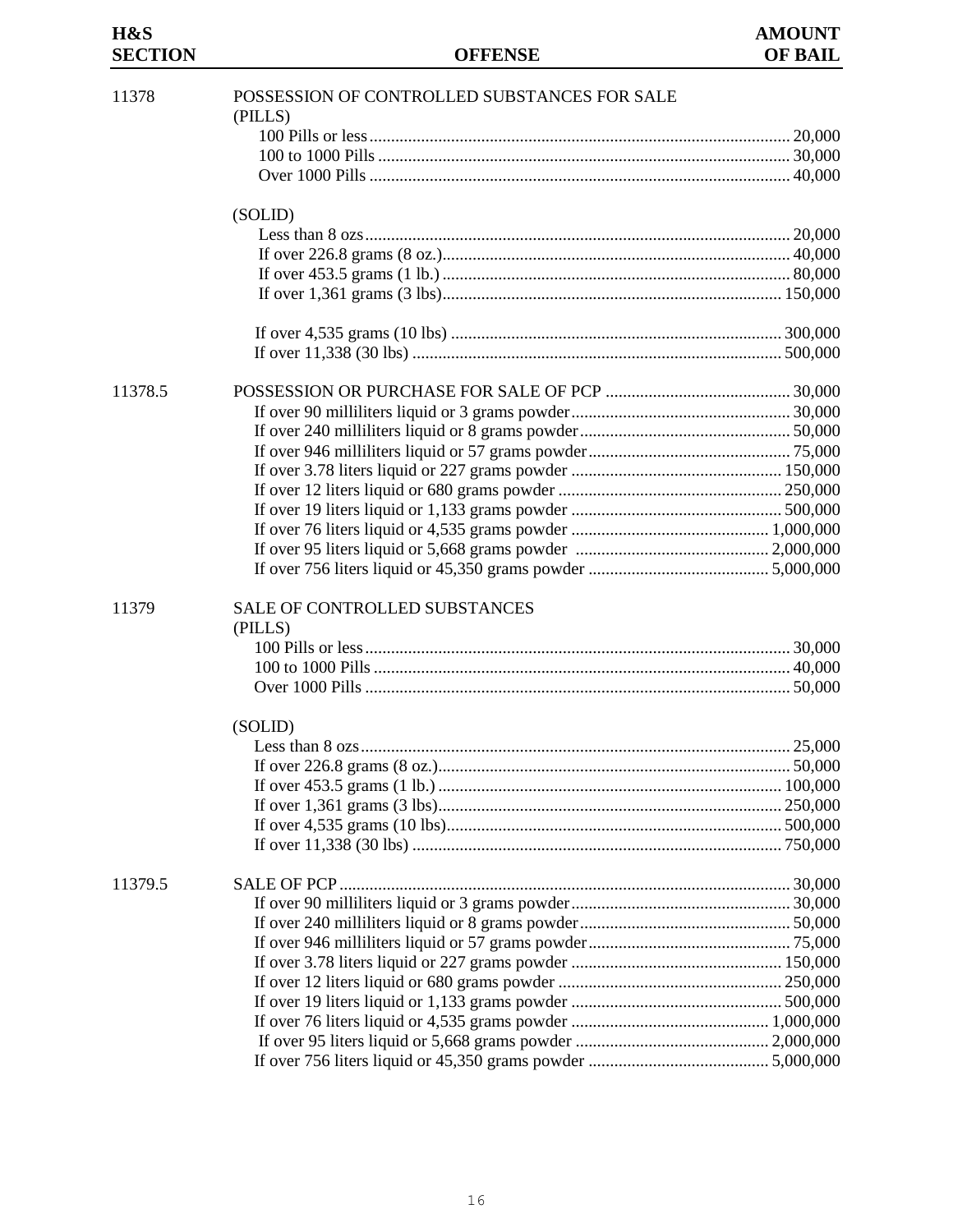# **H&S AMOUNT SECTION OFFENSE OF BAIL** 11379.6(a) MANUFACTURING OF METHAMPHETAMINE & OTHER CONTROLLED SUBSTANCES .......................................................................... 500,000 11379.6(b) OFFER TO MANUFACTURE .............................................................................. 25,000 11379.8 11379.6 PCP, METHAMPHETAMINE ............................................................... 500,000 If over 1,361 grams of 38 liters...................................................................... 1,000,000 If over 4,535 grams or 95 liters...................................................................... 2,000,000 11380 SOLICITING MINOR RE CONTROLLED SUBSTANCES ................................ 15,000 If over 2,000 - 5,000 pills.................................................................................... 30,000 If over 5,000 or more pills.................................................................................. 50,000 11383 POSSESSION OF PRECURSORS WITH INTENT TO MANUFACTURE METHAMPHETAMINE ....................................................... 100,000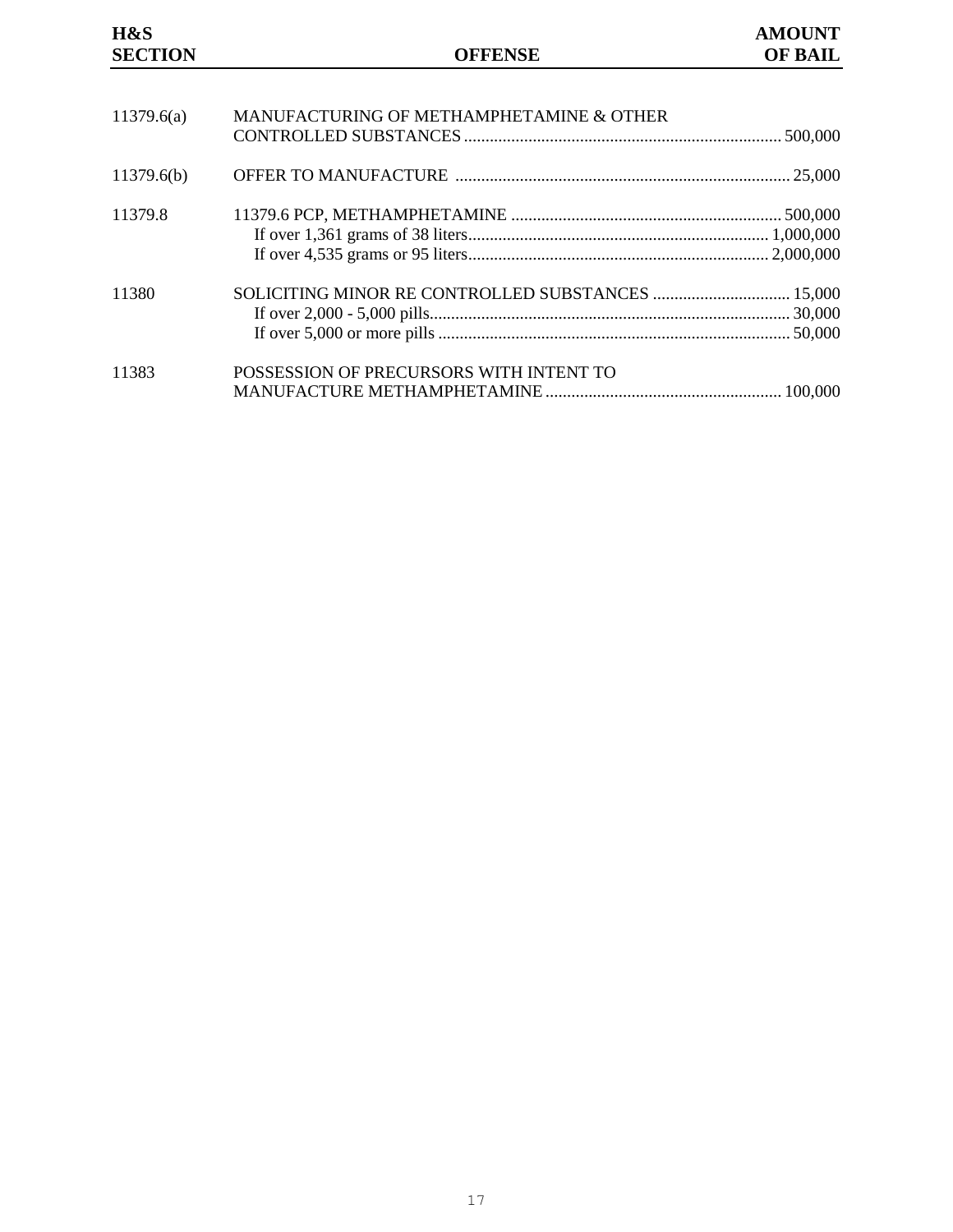# **PRIOR CONVICTION ENHANCEMENTS**

| 666.5        |                                                                                                                                                                        |  |
|--------------|------------------------------------------------------------------------------------------------------------------------------------------------------------------------|--|
| 667(a)       | NEW SERIOUS FELONY CHARGE WITH ONE PRIOR SEPARATE<br>SERIOUS FELONY CONVICTION: DOUBLE BAIL ON NEW<br>CHARGE AND ADD \$20,000 FOR EACH PRIOR SERIOUS                   |  |
|              |                                                                                                                                                                        |  |
|              |                                                                                                                                                                        |  |
| 667(e)(1)    | TWO STRIKES: DOUBLE BAIL ON NEW CHARGE AND ADD                                                                                                                         |  |
|              | \$100,000 FOR EACH PRIOR SERIOUS OR VIOLENT                                                                                                                            |  |
|              |                                                                                                                                                                        |  |
|              |                                                                                                                                                                        |  |
| 667(e)(2)(A) | THREE STRIKES; TRIPLE BAIL ON NEW CHARGE                                                                                                                               |  |
|              |                                                                                                                                                                        |  |
|              |                                                                                                                                                                        |  |
| 667(e)(2)(C) | THREE STRIKES BUT NEW CHARGE IS NON-SERIOUS, NON-VIOLENT, NON-<br>SEX OFFENSE: DOUBLE BAIL ON NEW CHARGE AND ADD \$100,000 FOR<br>EACH PRIOR SERIOUS OR VIOLENT FELONY |  |
|              |                                                                                                                                                                        |  |
|              |                                                                                                                                                                        |  |
| 667.5(a)     | NEW VIOLENT FELONY CHARGE WITH VIOLENT PRIOR                                                                                                                           |  |
|              | PRISON TERM WITHIN THE 10 YEAR WASHOUT PERIOD;                                                                                                                         |  |
|              |                                                                                                                                                                        |  |
| 667.5(b)     | ANY PRIOR PRISON TERM WITHIN THE 5 YEAR                                                                                                                                |  |
|              |                                                                                                                                                                        |  |
| C.C.C.       | ANY PRIOR FELONY CONVICTION NOT                                                                                                                                        |  |
|              |                                                                                                                                                                        |  |
| 667.51       |                                                                                                                                                                        |  |
|              | LEWD ACTS WITH CHILD UNDER 14, FOR EACH                                                                                                                                |  |
|              |                                                                                                                                                                        |  |
| 667.6(a)     | SEX CONVICTION WITH PRIOR SEX CONVICTION, FOR                                                                                                                          |  |
|              |                                                                                                                                                                        |  |
| 667.6(b)     | SEX CONVICTION WITH TWO OR MORE PRIOR                                                                                                                                  |  |
|              |                                                                                                                                                                        |  |
| 667.61       | SEX OFFENSE - LIFE SENTENCE -                                                                                                                                          |  |
|              |                                                                                                                                                                        |  |
| 667.7(a)(1)  |                                                                                                                                                                        |  |
| 667.7(a)(2)  |                                                                                                                                                                        |  |
| 667.71       |                                                                                                                                                                        |  |
| 667.8(a)     |                                                                                                                                                                        |  |
| 667.8(b)     |                                                                                                                                                                        |  |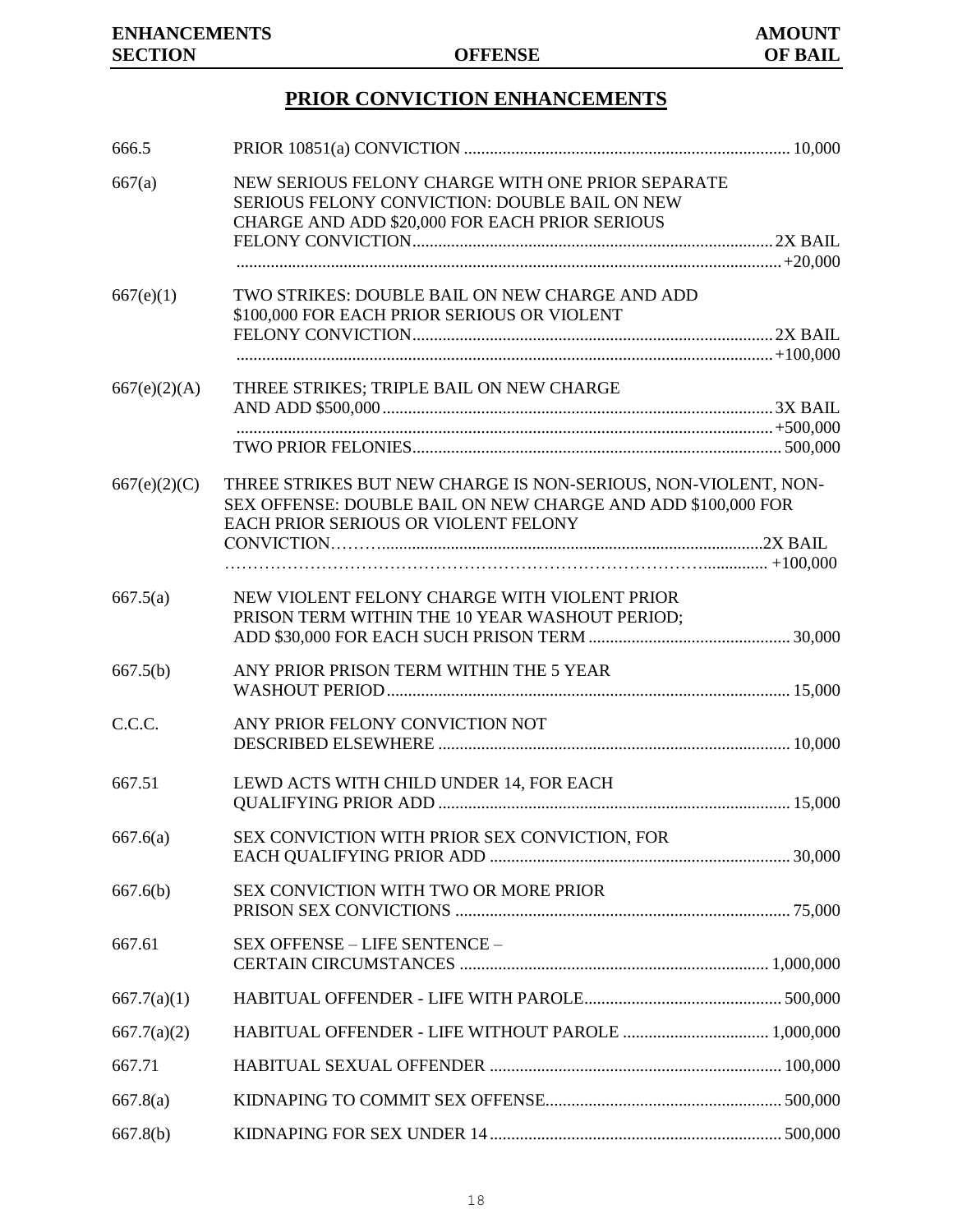# **ENHANCEMENTS AMOUNT SECTION OFFENSE OF BAIL** 667.85 KIDNAPING WITH INTENT TO DEPRIVE GUARDIAN OF CUSTODY ........................................................................................................ 25,000 667.9 CERTAIN ENUMERATED CRIMES AGAINST AGED/ UNDER 14, HANDICAPPED ............................................................................... 50,000 667.10 SEX CRIMES (REPEAT OFFENDER) AGAINST AGED/UNDER 14 .................................................................................................. 75,000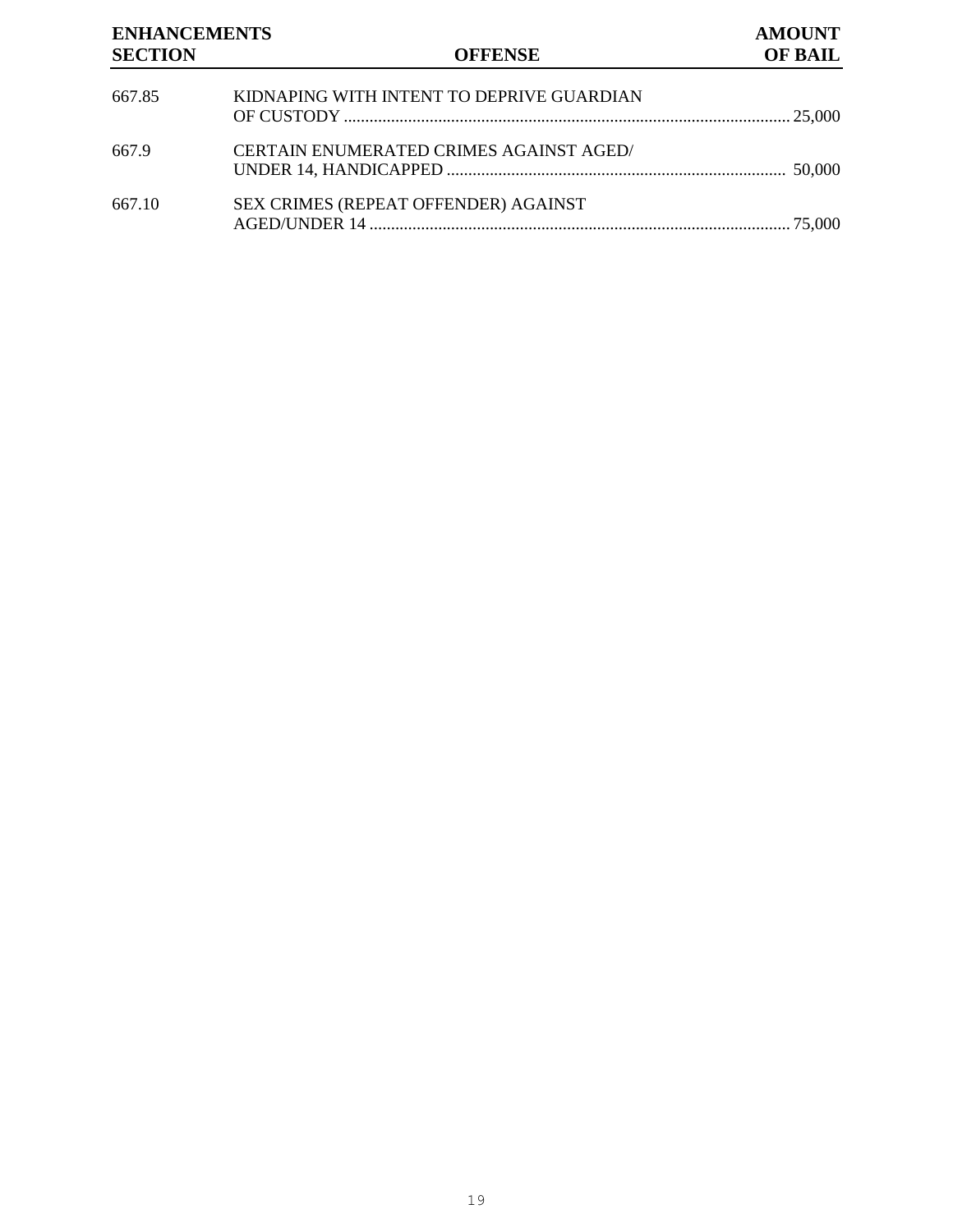## **HEALTH AND SAFETY CODE ENHANCEMENTS**

| 11370.2    |                                                      |  |
|------------|------------------------------------------------------|--|
| 11379.7(a) | PRECURSORS/MANUFACTURING WITH CHILDREN PRESENT50,000 |  |
| 11379.7(b) |                                                      |  |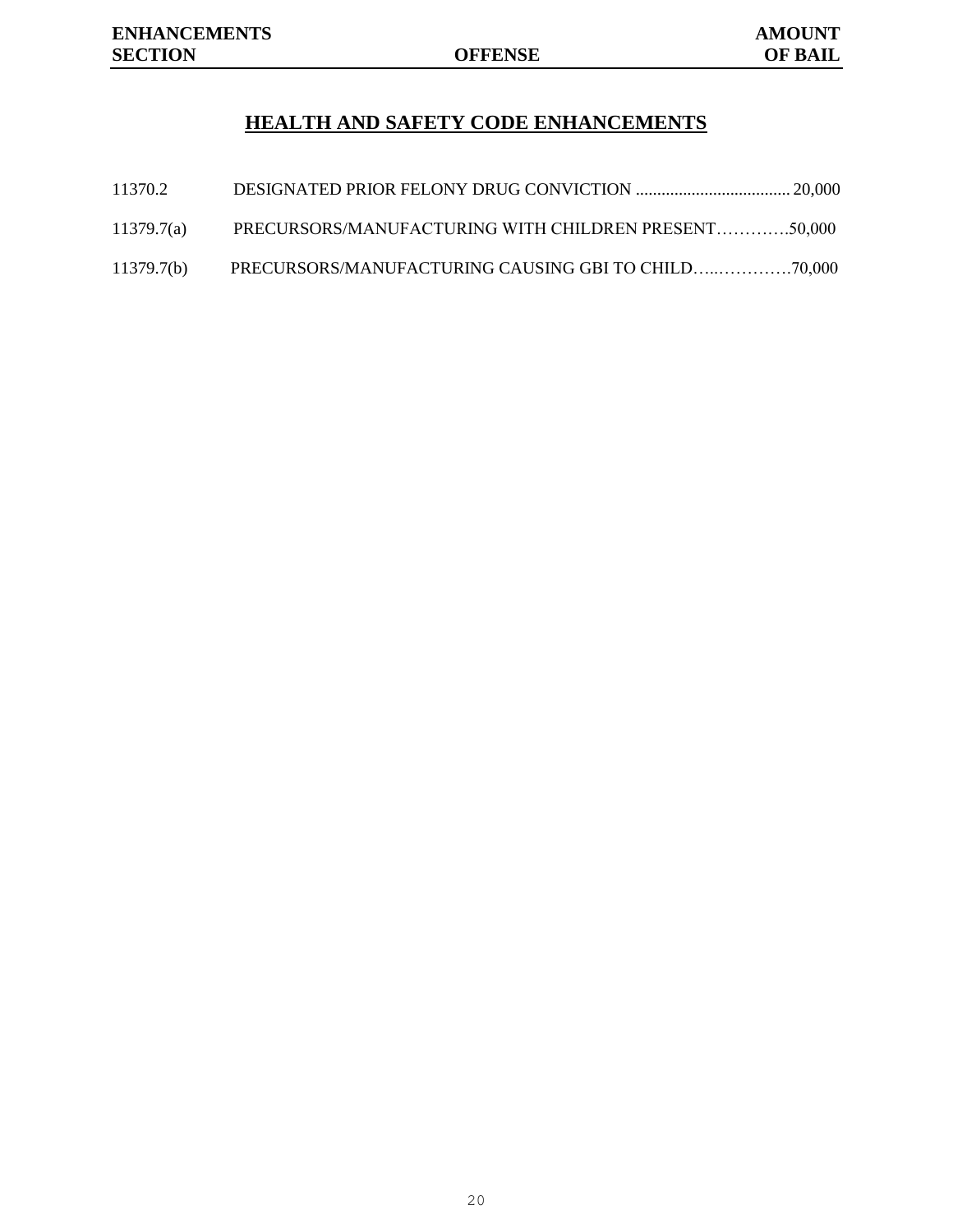# **GANG CRIME ENHANCEMENTS**

| 186.22(a)       |                                            |  |
|-----------------|--------------------------------------------|--|
| 186.22(b)(1)(A) | FELONY CONVICTION WITH CRIMINAL CONDUCT BY |  |
| 186.22(b)(1)(B) |                                            |  |
| 186.22(b)(1)(C) |                                            |  |
| 186.22(2)       |                                            |  |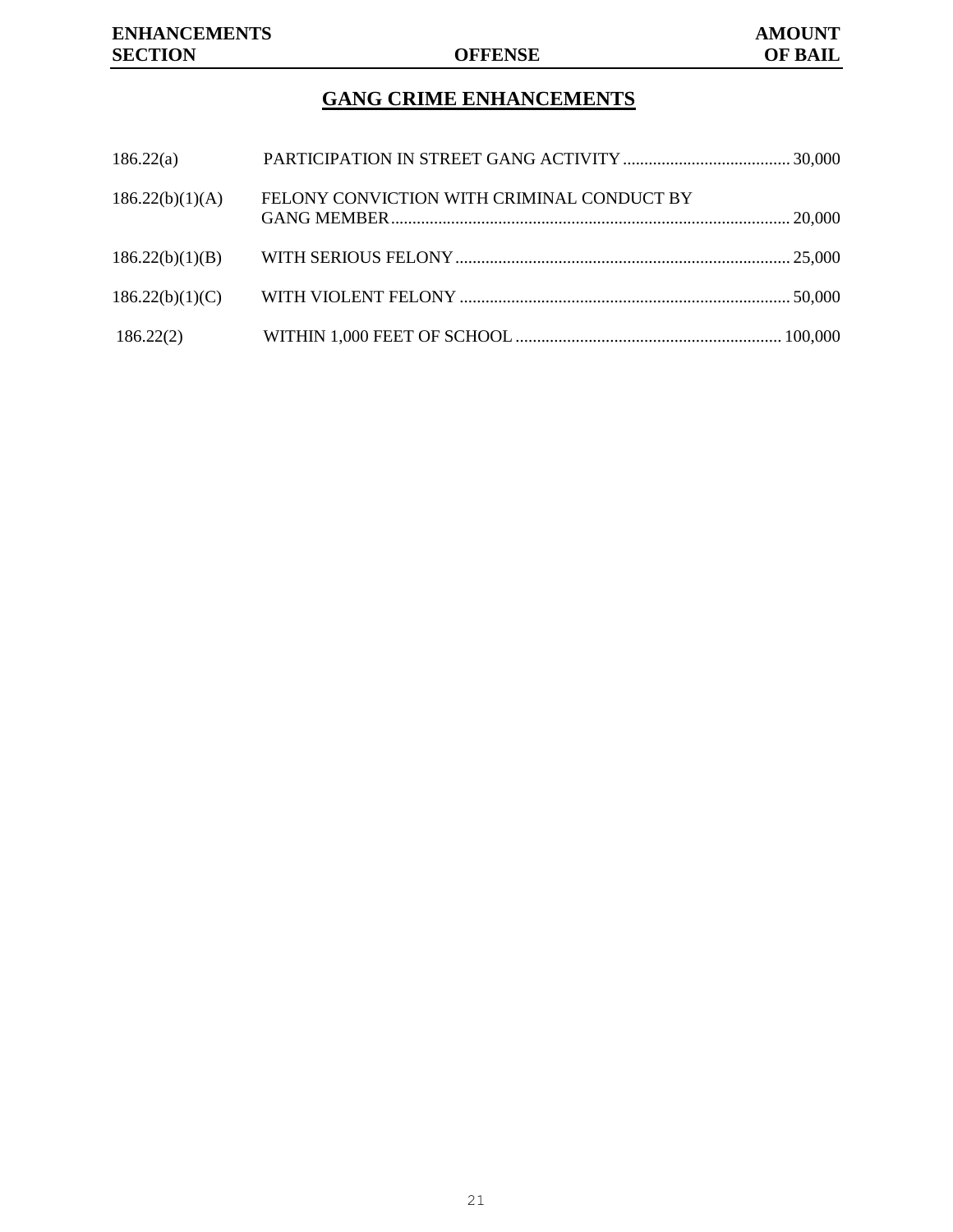## **PENAL CODE ENHANCEMENTS**

| 422.75(a)   |                                                                           |  |
|-------------|---------------------------------------------------------------------------|--|
| 422.75(b)   |                                                                           |  |
| 12022(a)(1) |                                                                           |  |
| 12022(a)(2) |                                                                           |  |
| 12022(b)    | PERSONAL USE OF DEADLY OR DANGEROUS WEAPON  30,000                        |  |
| 12022(c)    | PERSONALLY ARMED WITH FIREARM DURING                                      |  |
| 12022(d)    | VICARIOUSLY ARMED DURING THE COMMISSION                                   |  |
| 12022.1(b)  | FELONY COMMITTED WHILE ON FELONY BAIL OR O.R  25,000                      |  |
| 12022.1(e)  |                                                                           |  |
| 12022.1(f)  |                                                                           |  |
| 12022.2     |                                                                           |  |
| 12022.3(a)  |                                                                           |  |
| 12022.3(b)  |                                                                           |  |
| 12022.5(a)  |                                                                           |  |
| 12022.5(b)  | DISCHARGING FIREARM AT OCCUPIED VEHICLE                                   |  |
| 12022.5(c)  | PERSONAL USE OF FIREARM DURING                                            |  |
| 12022.53(b) | PERSONAL USE OF FIREARM DURING                                            |  |
| 12022.53(c) | PERSONAL USE AND DISCHARGE OF FIREARM                                     |  |
| 12022.53(d) | PERSONAL USE AND DISCHARGE OF FIREARM<br>CAUSING GBI DURING COMMISSION OF |  |
| 12022.55    |                                                                           |  |
| 12022.6(a)  | OR AMOUNT OF LOSS OVER \$50,000/WHICHEVER IS GREATER                      |  |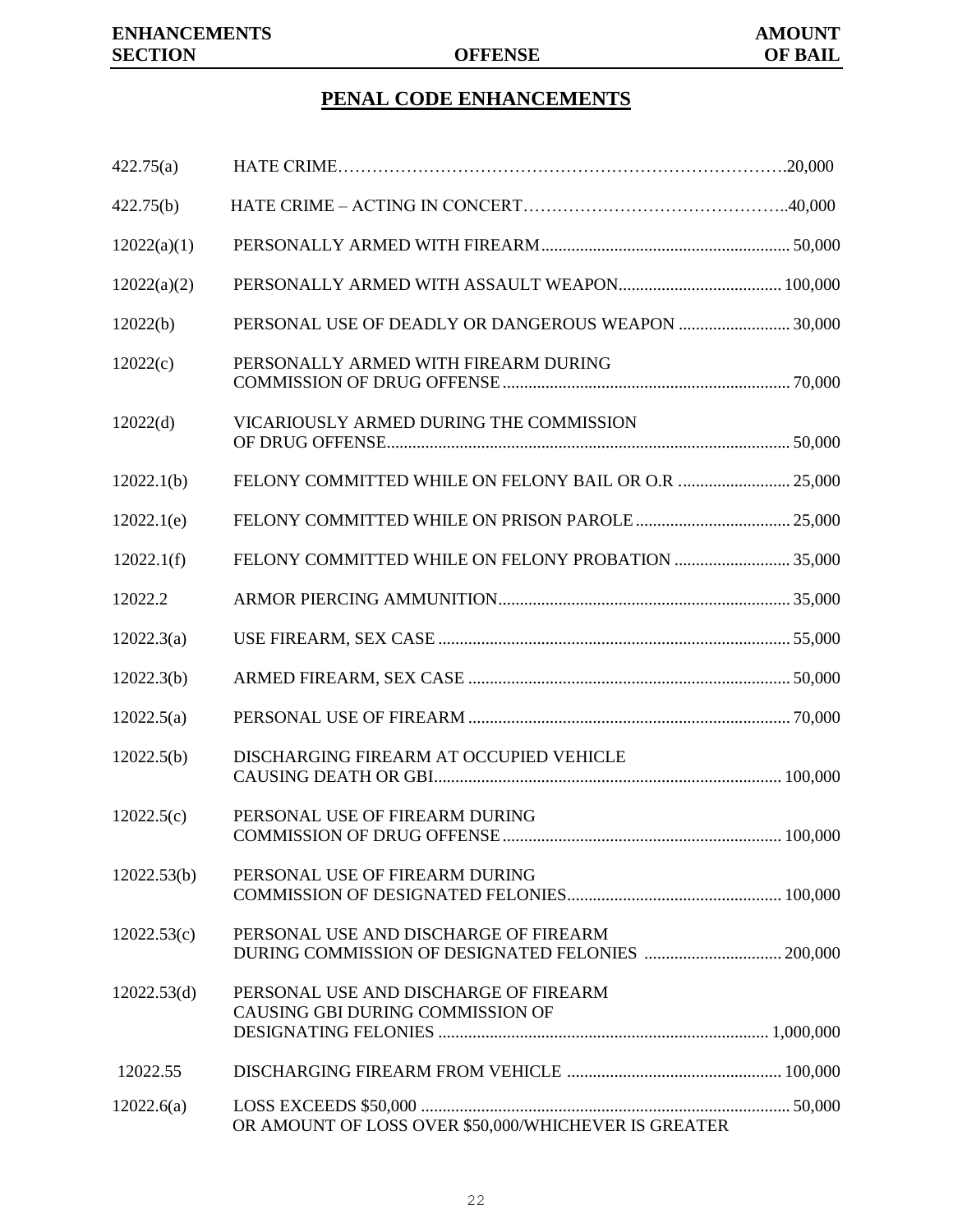# **ENHANCEMENTS AMOUNT SECTION OF BAIL** 12022.6(b) LOSS EXCEEDS \$150,000................................................................................... 150,000 OR AMOUNT OF LOSS OVER \$150,000/WHICHEVER IS GREATER 12022.6(c) LOSS EXCEEDS \$1,000,000............................................................................. 1,000,000 OR AMOUNT OF LOSS OVER \$1,000,000/WHICHEVER IS GREATER 12022.6(d) LOSS EXCEEDS \$2,500,000............................................................................. 2,500,000 OR AMOUNT OF LOSS OVER \$2,000,000/WHICHEVER IS GREATER 12022.7(a) INFLICTION OF GREAT BODILY INJURY ....................................................... 50,000 12022.7(b) INFLICTION OF GREAT BODILY INJURY CAUSING PERMANENT COMA OR PARALYSIS............................................ 70,000 12022.7(c) INFLICTION OF GREAT BODILY INJURY ON A PERSON 70 YEARS OF AGE OR OLDER................................................ 70,000 12022.7(e) INFLICTION OF GREAT BODILY INJURY UNDER CIRCUMSTANCES INVOLVING VIOLENCE..................................... 70,000 12022.75 ADMINISTER DRUG AGAINST VICTIM'S WILL ............................................ 30,000 12022.8 G.B.I IN CONNECTION WITH CERTAIN SEX OFFENSES.............................. 50,000 12022.9 G.B.I. CAUSING TERMINATION OF PREGNANCY....................................... 100,000